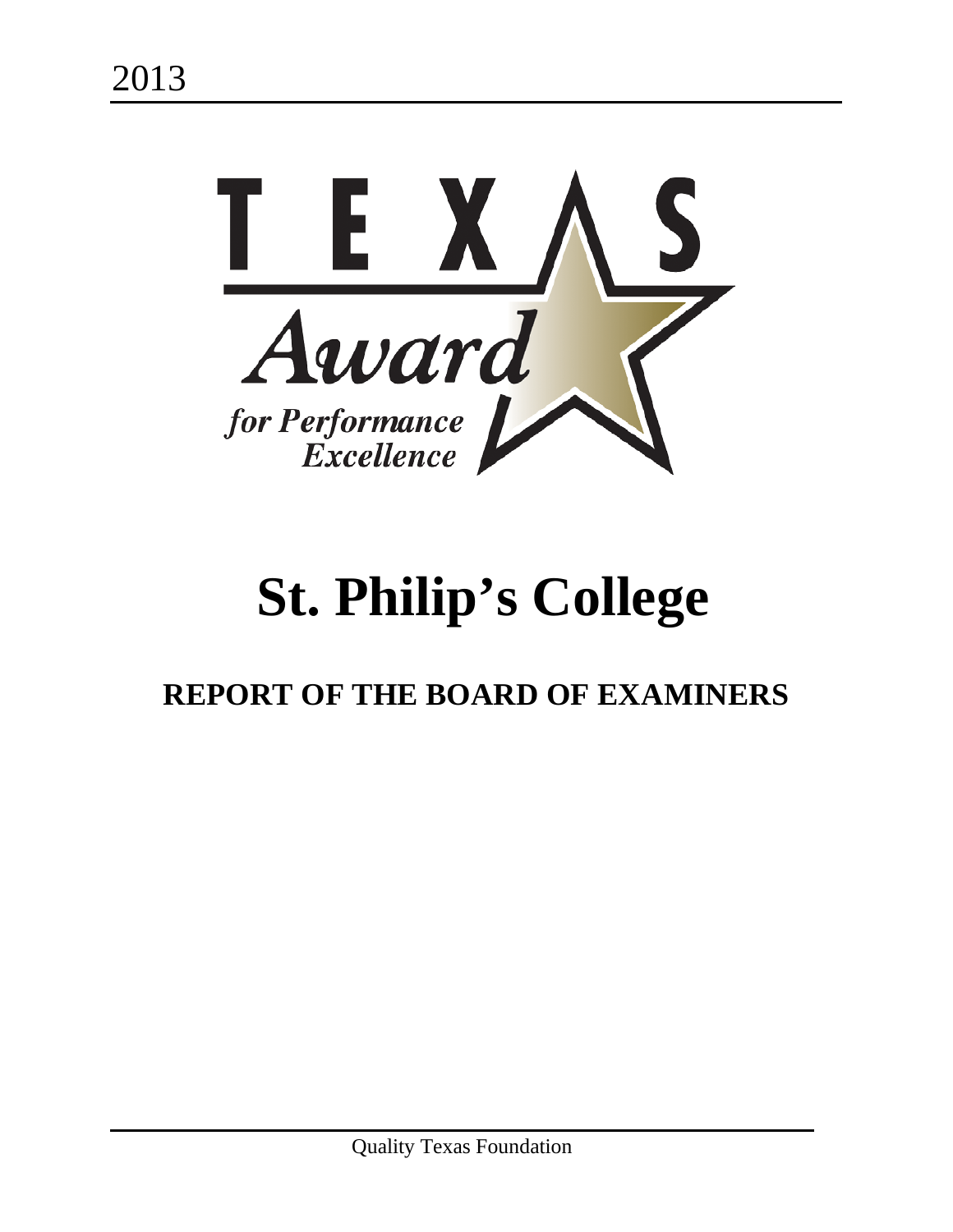#### **EXECUTIVE SUMMARY**

This report summarizes strengths and opportunities for improvement for St. Philip's College as a result of assessment against the 2012-2013 Texas Award for Performance Excellence criteria. St. Philip's College scored in Band 5 for processes and in Band 2 for results during the Site Visit review of written applications. An organization scoring in process band 5 typically demonstrates effective, systematic, well-deployed approaches responsive to the overall requirements of most Criteria items. The organization demonstrates a fact-based, systematic evaluation and improvement process and organizational learning, including innovation, that result in improving the effectiveness and efficiency of key processes. Results for organizations scoring in band 2 typically are reported for several areas responsive to the basic Criteria requirements and the accomplishment of the organization's mission. Some of these results demonstrate good performance levels. The use of comparative and trend data is in the early stages.

#### **a. The most important strengths or outstanding practices (of potential value to other organizations) are:**

- Senior leaders use an effective, systematic process to develop the organization's vision and values on an annual basis through the use of Good to Great (GTG) strategic planning processes. The planning team consists of approximately 90 individuals from a broad spectrum of the institution representing faculty, staff, administration and students, as well as community, business and industry partners. Continuing to improve on this process may allow the college to ensure the long term sustainability of the organization.
- Senior leaders encourage strong community connections and local community engagement through their personal participation. The college fosters customer engagement through advisory groups, community events, and encouraging student participation in the governance process as they seek the voice of the customer. Through these and other initiatives, the college ensures sustainability by identifying and engaging new students, new markets, and new practices while monitoring shifts in educational preferences, needs and requirements.
- St. Philip's College has a formal process in place to adequately train the workforce. New hires are oriented at the District and College levels with a follow-up with the College President and appropriate Vice-President. The college uses an employee review process along with a development plan for full time employees. Employees are offered various training programs, resources, and workshops along with internal certifications such as the Master Teacher Certification and Alamo Leadership Academy for Success (ALAS). The college adapts its training to suit the changing needs of its workforce and sets clear standards for achievement. By continuing these practices, St. Philip's College may be able to meet its strategic objectives despite shifts in its workforce.
- St. Philip's College supports and encourages diversity among its staff, faculty, and student body through a variety of initiatives. Key processes foster diversity, including: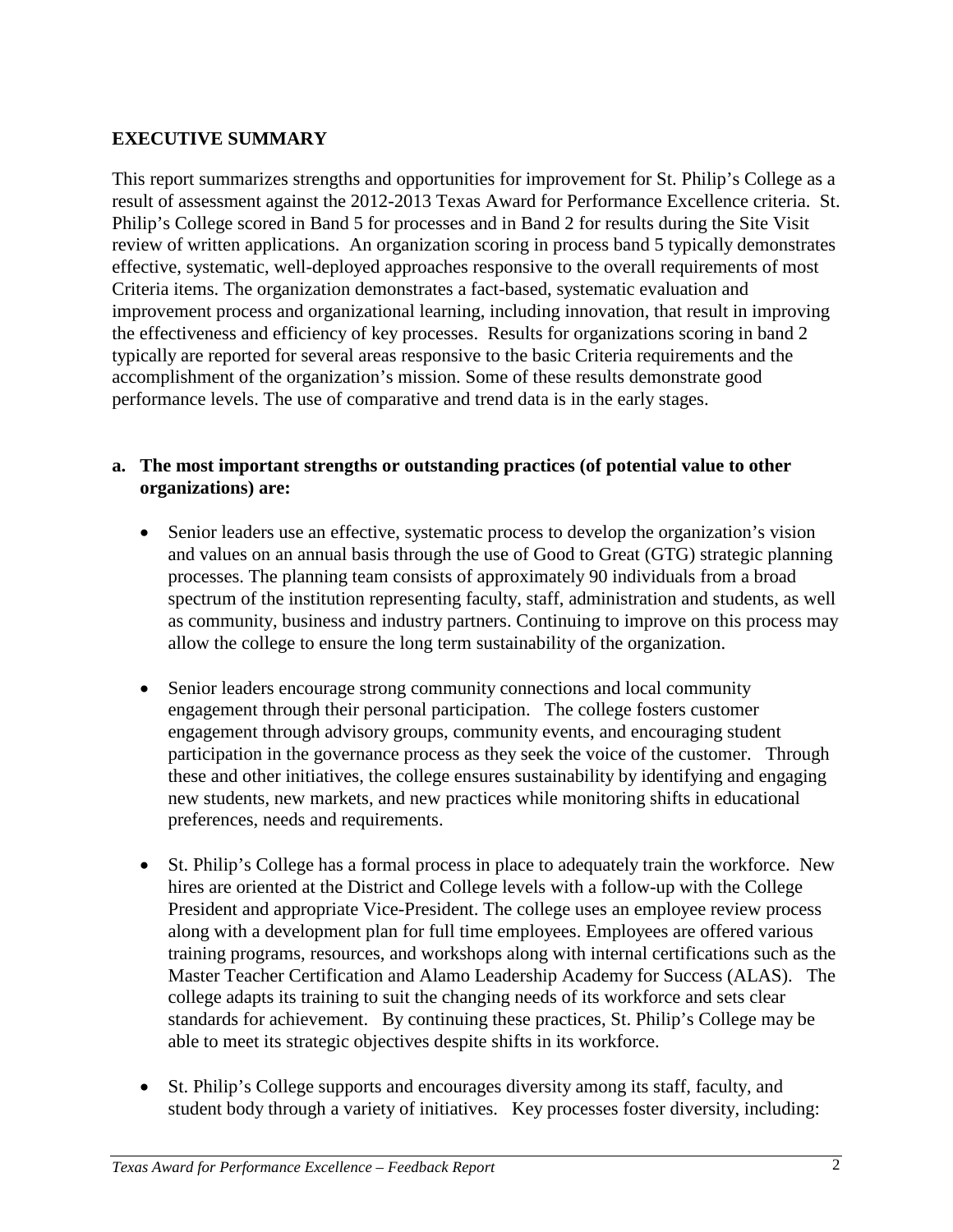the colleges hiring process, academic initiatives such as AAMI, and participation in community events such as San Antonio's Fiesta. Through these initiatives, the college remains true to its heritage and its Mission, Vision and Values and has positioned itself for future success.

#### **b. The most significant concerns, weaknesses, or vulnerabilities are:**

- St. Philip's College is in the early stages of development and deployment of a performance improvement system. Through the development and utilization of the PDCA improvement cycle, the college may be able to identify and make use of appropriate data which can drive improvement, prompt a timely response based on analysis of data, and allow St. Philip's College to accurately evaluate its processes and make data-driven refinements to those processes.
- While St. Philip's College has a positive employee climate in many respects, it faces two known current challenges: adjunct faculty integration and implementation of Alamo District mandates. Faculty, staff and students stated the difficulty of integrating its increasing number of adjunct faculty. St. Philip's College is working to mitigate the adverse impacts of certain district mandates and prevent friction among employees.
- Although St. Philip's College has a systematic process to manage data, information, and organizational knowledge, there is no effective process to identify and share best practices across the college. Failure to systematically share best practices across the college may prevent the organization from capitalizing on practices that may improve overall organizational performance.

#### **c. Considering the applicant's key factors, the most significant strengths (data, comparisons, linkages) found in Category 7 are:**

- St. Philip's College reported positive performance results for key student, stakeholder, market, and process requirements. They displayed several positive trends and maintained high levels of performance in some areas, notably through tracking data and improving on the processes that helped achieve the positive results. St. Philip's College continues to progress towards achieving high performance and its strategic objectives.
- St. Philip's College is in the early stages of identifying results in other categories. Segmented data is examined to gain understanding of the multifaceted needs of its diverse customer base. The use of data segmentation will allow St. Philip's College to anticipate and address customer challenges earlier and on a more comprehensive level.
- St. Philips College displays an effective means of reducing costs and maintaining affordability, resulting in favorable attendance costs compared to that of state peers.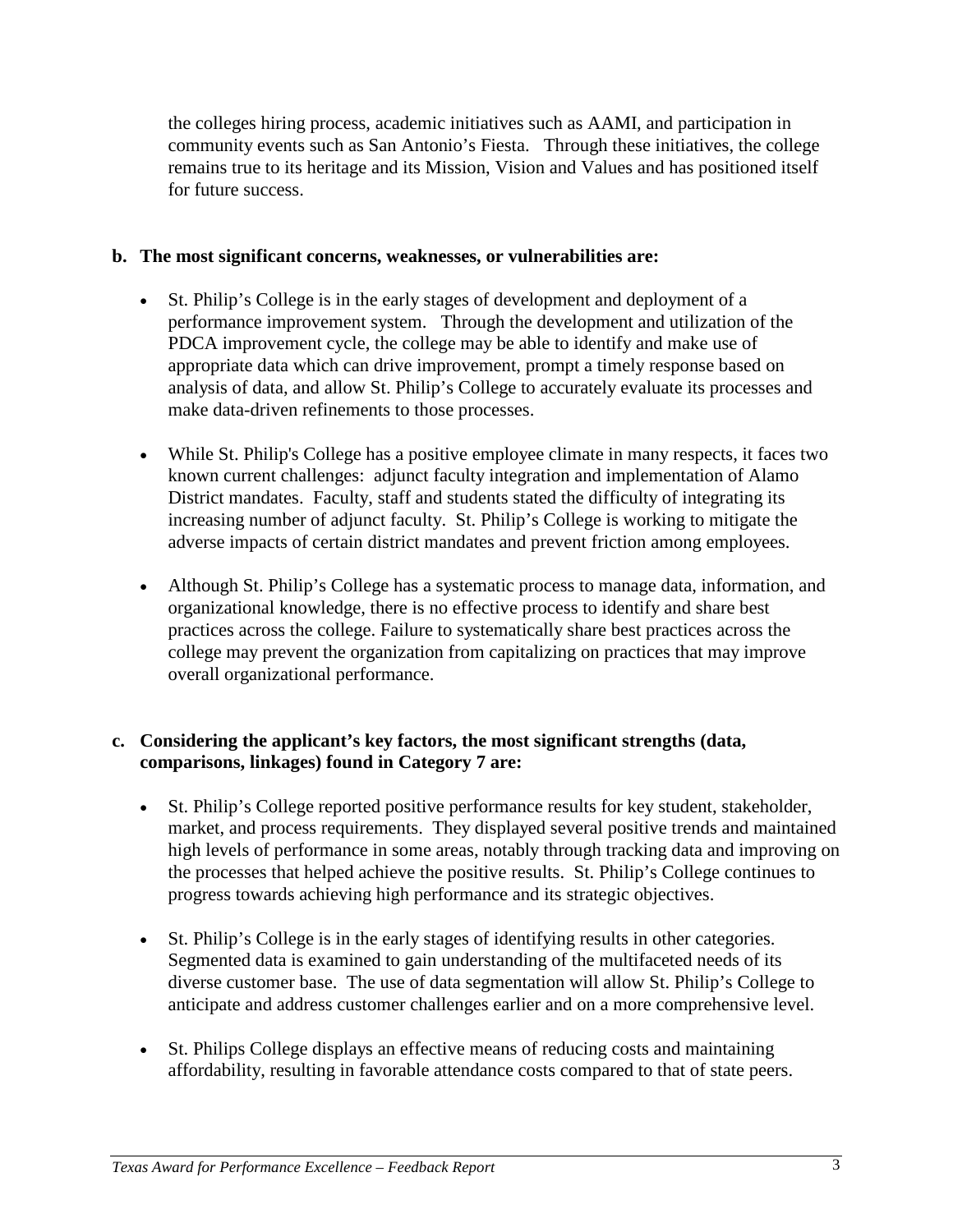#### **d. Considering the applicant's key factors, the most significant vulnerabilities and/or gaps (data, comparisons, linkages) found in Category 7 are:**

- St. Philip's College does not present results for 24 out of 84 key measures as identified by the college. Without all measures being reported, the accomplishment of the organization's strategy and action plans may be jeopardized.
- St. Philip's College competitive comparisons are limited to colleges within the district. Additionally, the targets for key measures were not always identified. Comparative data and targets are necessary to move the organization forward. Without establishing benchmarks through use of comparative data, it may be difficult to accurately evaluate progress toward achieving strategic goals and objectives.
- Some trend data indicated adverse trends. The unfavorable trends presented by St. Philip's College and the favorable results identified by peers indicate the need to determine the root cause regarding the decline in dual credit hours at St. Philip's College. Continuing unfavorable trends may prevent the organization from achieving its strategic objectives of providing access to resources and programs to fulfill individual educational goals.
- St. Philip's College does not include sufficient data points to accurately identify trends in some cases. Adding more data points, either past or projected, would allow St. Philip's College to discern trends in its performance, helping to ensure organizational effectiveness and efficiency.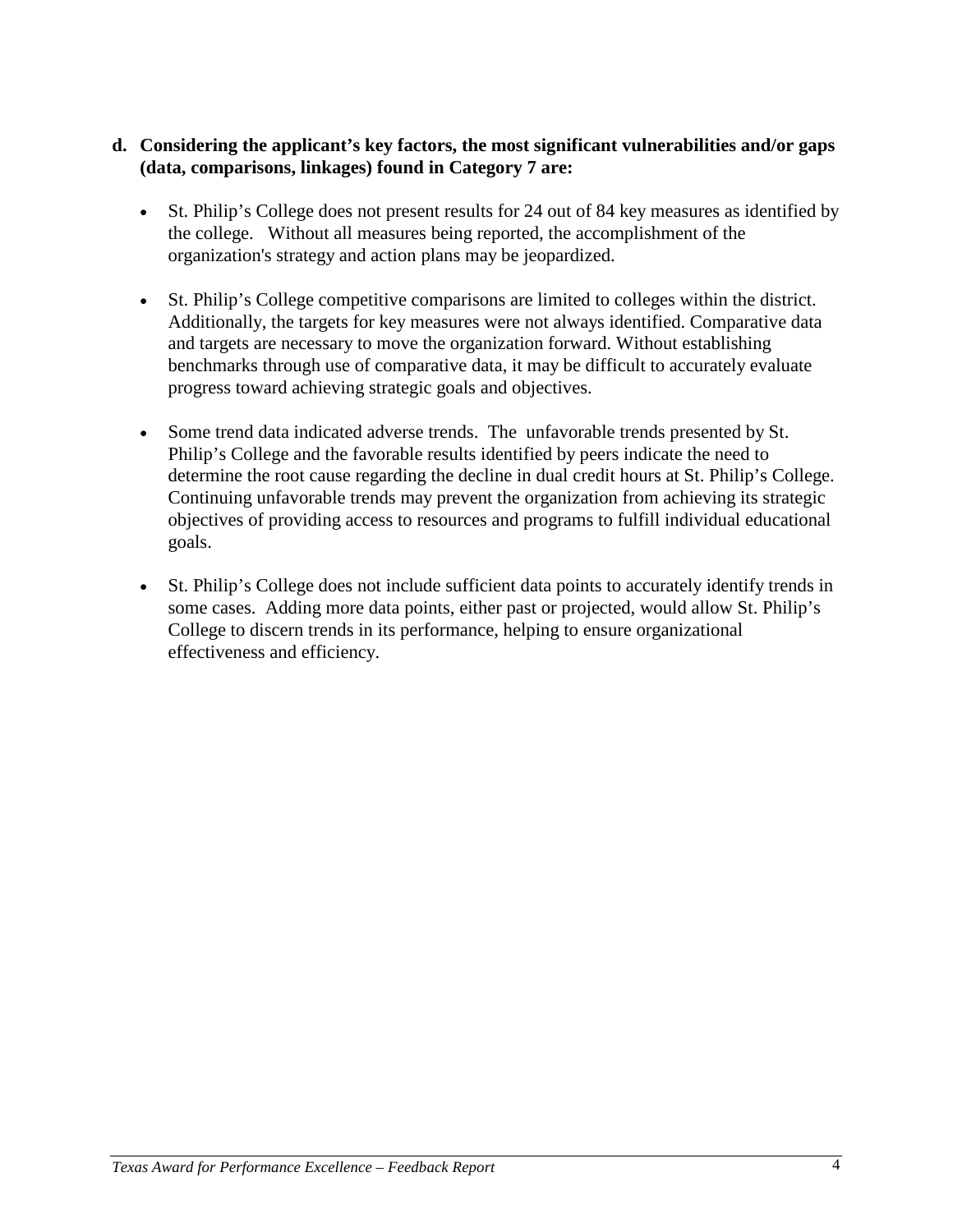

Pareto chart of Quality Texas criteria results notes very strong responses to Customer Focus. Leadership, Strategy Development, Workforce Capability and Operations Focus also scored well. Measurements, Analysis and Knowledge Management and Results categories scored lower.



Highest scoring items show commitment to Customer Focus, with Leadership Impact and Workforce Capability close behind.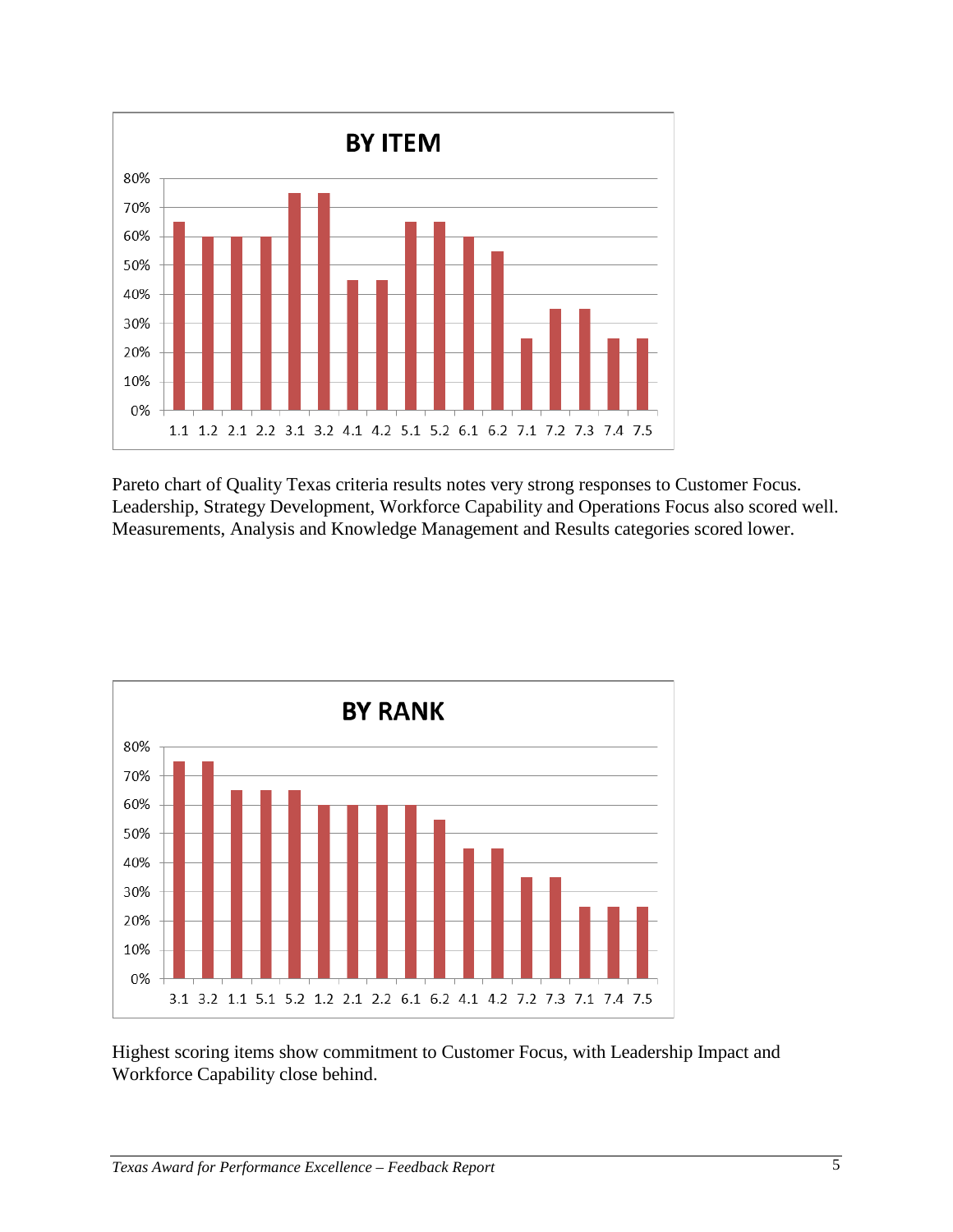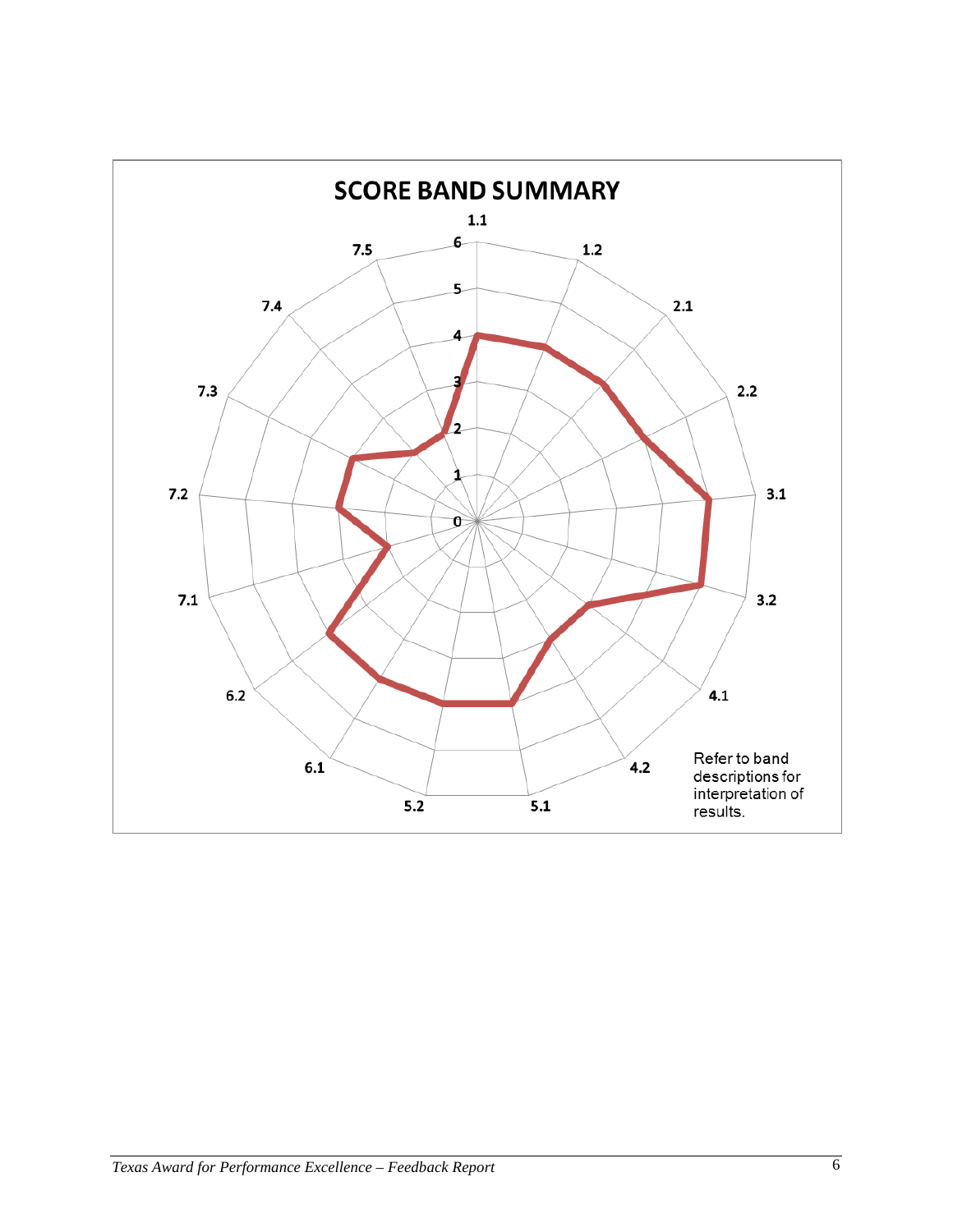#### **DETAILS OF STRENGTHS AND OPPORTUNITIES FOR IMPROVEMENT**

#### **Category 1 Leadership 1.1 Senior Leadership**

Your score in this Criteria Item for the Site Visit Stage is in the 65% range. (Please refer to the attached "Scoring Guidelines".)

#### **STRENGTHS**

- Senior leaders at St. Philip's College use an effective, systematic process to develop the organization's vision and values on an annual basis through use of the Good to Great (GTG) strategic planning process. The planning team consists of approximately 90 individuals from a broad spectrum of the institution representing faculty, staff, administration and students as well as community, business and industry partners.
- St. Philip's College uses an effective, systematic process for Senior Leadership to lead and create a sustainable organization by adhering to the College's Planning, Budgeting and Assessment (PBA) Cycle. The cycle integrates strategic and operational unit planning requirements with organizational and student learning outcomes assessment and funding processes.
- Senior leaders seek to create a sustainable organization by developing future leaders through participation in an intensive year-long training program known as the Alamo Colleges Leadership Academy for Success (ALAS). Several St. Philip's College participants in this program have been promoted or challenged with higher levels of responsibility.
- St. Philip's College maintains ethical behavioral standards through mandatory training for all employees. Senior leaders model the expected legal and ethical behaviors for others connected with the institution.
- Senior leaders communicate with and engage the entire workforce through a variety of methods of notifying employees about key organizational decisions, encouraging twoway communication throughout the organization, as shown in Figure 1.2 "Communication of Organizational Performance".

#### OPPORTUNITIES FOR IMPROVEMENT

• Senior leaders do not maintain a workforce environment capable of delivering consistent positive employee experiences, as indicated in the May 2012 SWOT Analysis. Failure to create a positive employee climate may adversely affect the ability to maintain a sustainable organization.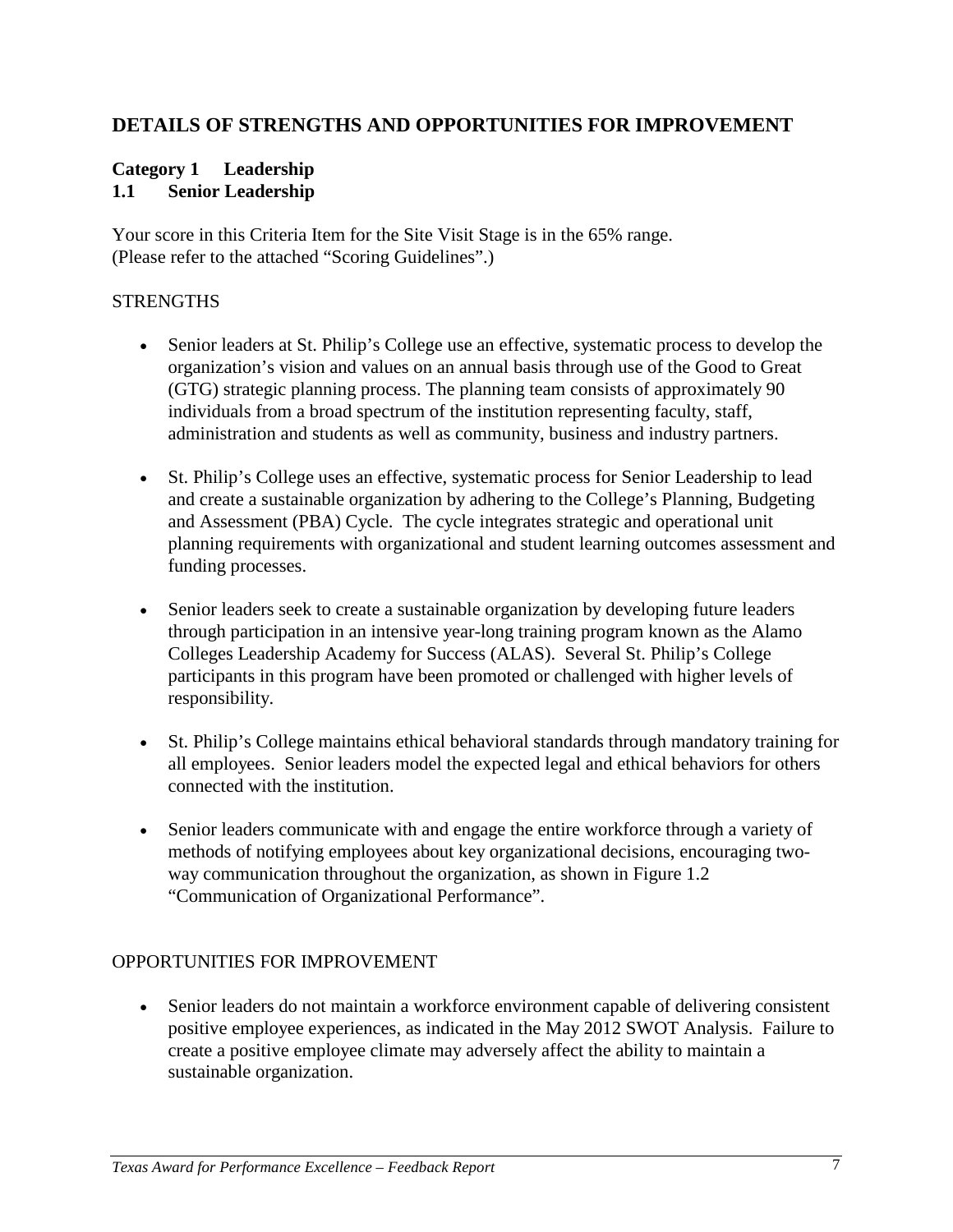#### **1.2 Governance and Social Responsibilities**

Your score in this Criteria Item for the Site Visit Stage is in the 60% range. (Please refer to the attached "Scoring Guidelines".)

#### **STRENGTHS**

- Senior leaders oversee the administration and operations of the organization seeking alignment with the Alamo College Board of Trustees and the Alamo Way ("Always Inspire, Always Improve"). The Baldrige criteria provides a stable long-term framework for improving student achievement and organizational performance, as depicted in Figure 1.3 "Governance Overview".
- St. Philip's College assures optimum leadership performance of Senior leaders through annual performance evaluations. Additionally, the Alamo Colleges District has recently initiated Board self-evaluations for the same purpose.
- St. Philip's College promotes and ensures ethical behavior through training and the use of an ethics hotline. Guidance is provided to all levels of employees, students and partners on ethical behavior expectations.
- St. Philip's College demonstrates societal well-being by actively supporting and strengthening its key communities. The college's adverse impacts and other community concerns are prompted by the Citizens' Oversight Committee and the "citizens to be heard process". Examples include savings through energy consumption and formal recycling programs.
- Senior leaders encourage strong community connections and local community engagement through their personal participation. The President serves on numerous business and civic boards while many other members of the Cabinet maintain extensive community involvement.

#### OPPORTUNITIES FOR IMPROVEMENT

• Senior leaders do not have a process to anticipate adverse impacts associated with accreditation issues of educational programs or regulations regarding services to students. For example, recent low test score averages in the Associates Degree program in Nursing resulted in the loss of accreditation by the Texas Board of Nursing. Also, St. Philip's was notified of high default rates on subsidized federal student loans. Failure to proactively anticipate such adverse impacts may jeopardize the college's ability to fulfill societal responsibility and meet the workforce needs of its key customers and stakeholders.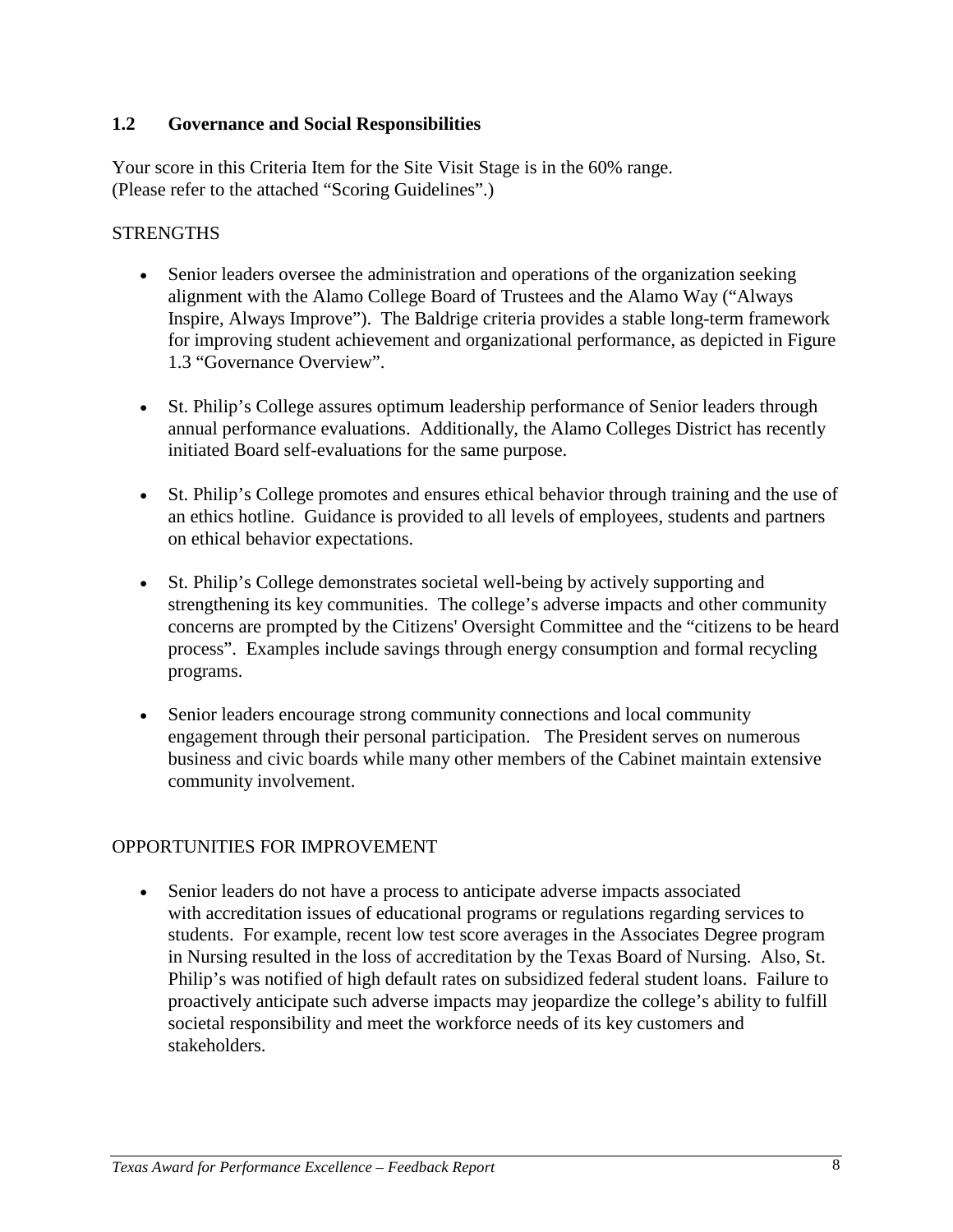#### **Category 2 Strategic Planning 2.1 Strategy Development**

Your score in this Criteria Item for the Site Visit Stage is in the 60% range. (Please refer to the attached "Scoring Guidelines".)

#### **STRENGTHS**

- St. Philip's College has a systematic, seven step strategic planning process (detailed in Figure 2.1: "Strategic Planning Process") that is aligned with the Mission, Vision, Values and core competencies. Key participants include individuals from a broad spectrum of the institution representing faculty, staff, administration and students, as well as community and business and industry partners during various stages of the process. Core competencies are confirmed through the strategic planning process, identifying strategic challenges and advantages in addition to short and long term goals.
- As detailed in Figure 2.4: "St. Philip's College Goals, Strategic Objectives and Action Plans for FY13", the organization maintains five strategic goals along with corresponding objectives adapted from the district's strategic plan stemming from its own unique strategic challenges and advantages. There are clearly defined timelines, KPIs (Key Performance Indicators), and linkages to the district. The key measures are precise and measurable with numbers and/or percentages, and demonstrate a defined increase or decrease. Stakeholder groups are identified throughout.
- St. Philip's College engages in SWOT analysis (Strengths, Weaknesses, Opportunities & Threats) and context mapping (detailed in Figure 2.2: "SWOT Analysis" and Figure 2.3: "Context Map") as part of the strategic planning process. These exercises use data related to enrollment, retention, productive grade rate, class size, student learning outcomes data by unit and other relevant information. Senior leaders also regularly utilize a variety of external sources to review the sustainability of the institution as a whole. Context maps help in the identification of trends, climates, needs, factors, and uncertainties. St. Philip's College context map provides early indications of shifts in technology, student and community demographics, educational trends, student and stakeholder preferences, and the regulatory environment. This allows St. Philip's College to remain agile and respond to changes and challenges.
- Strategic challenges and advantages are an integral part of the strategic planning process, as evidenced in Figure 2.1. St. Philip's College addresses opportunities for innovation in educational programs, services, and operations, with a strong emphasis on managing core competencies. Additionally, the organization is sensitive to changing core competencies and balancing short and long term challenges and opportunities, while considering the needs of students and key stakeholders.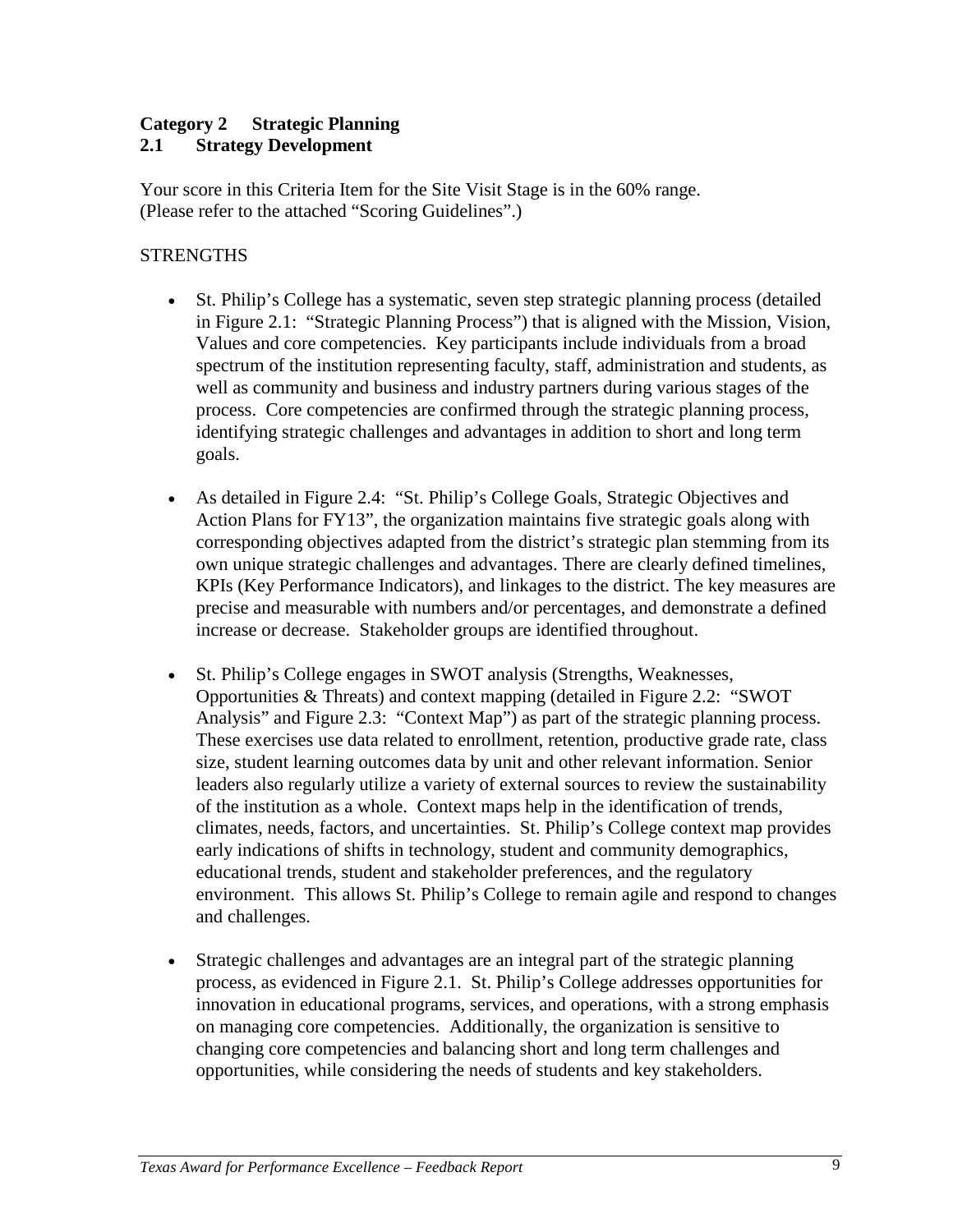- St. Philip's College has the GTG (Good to Great) strategic planning process in place for strategy development; however, the presence of a systematic, fact-based process to evaluate and make refinements to strategy changes and development is not seen. St. Philip's College initiates changes to the strategic planning process; however, these changes are based on informal collection of feedback rather than clearly defined processes and data. Failure to consistently evaluate this process and make refinements based on those evaluations may prevent the organization from making the best use of limited resources and achieving organizational goals and objectives.
- St. Philip's College uses very few forecasts, projections (either for itself or its competitors), or other approaches to envisioning the future for the purposes of decisionmaking, assessment of long-term sustainability, and resource allocation in the strategic planning process. Without expanded use of forecasting, it may be difficult for St. Philip's College to ensure the sustainability of its organization and achieve its strategic goals and objectives.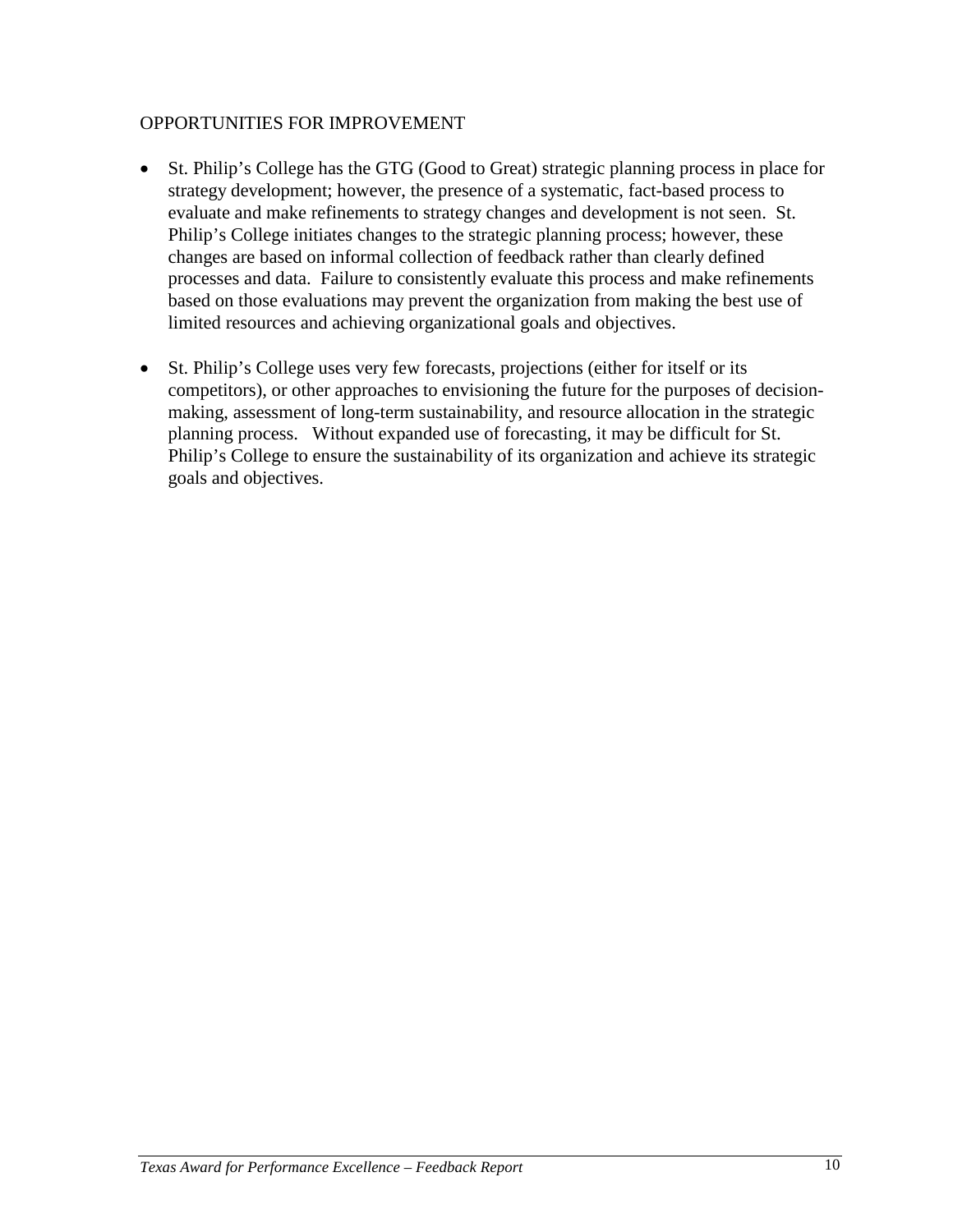#### **2.2 Strategy Implementation**

Your score in this Criteria Item for the Site Visit Stage is in the 60% range. (Please refer to the attached "Scoring Guidelines".)

#### **STRENGTHS**

- St. Philip's College has an effective, systematic process for development of college action plans (detailed by Figure 2.4: "St. Philips College Goals, Strategic Objectives and Action Plans FY13") using its annual GTG retreat. Participants break into groups and develop recommendations for college action plans that address strategic objectives where core competencies are emphasized and consider strategic challenges and advantages. Appropriate actions are defined at an institutional level and are a result of ongoing review of SWOT analysis, Context Map, College Scorecard, mid-year operational unit plan report outs as well as KPI, regulatory agency requirements, financial imperatives, and community and business/industry needs. Group recommendations include timelines, recommended measures and targets, and alignment with district goals. Recommendations are shared with the larger group and forwarded to the cabinet for further refinement and confirmation. All employees are informed of the plan each year and work to develop unit plans in alignment with the strategic plan. St. Philip's College utilizes Weave Online to ensure unit and action plans align with strategic objectives and goals.
- St. Philip's College manages financial and other risks associated with action plans to ensure the financial viability of the organization through routine and consistent financial reporting and analysis. Adjustments are made to meet course demands, student services, and academic program needs. The Resource Allocation process is fully integrated into budget planning. This is a consistent and systematic process serving as the baseline strategy for prioritizing faculty and staff hiring requests and major departmental purchases. Budget allocations and workforce plans are based on a workload model that accounts for enrollment headcount and contact hour generation. Workforce plans are developed to include short-term strategic objectives and action plans.
- KPI are aligned with strategic objectives and action plans, as evidenced by Figure 2.7: Strategic Objectives and Measures. Senior leaders are responsible for ensuring integration in operational unit plans and students and stakeholders are considered part of these plans. The college scorecard tracks metrics related to the action plans and a system is in place to monitor them by the President's cabinet. The action plans are "living documents" which can be updated and/or modified as needed.

#### OPPORTUNITIES FOR IMPROVEMENT

• St. Philip's College does not use sufficient performance projections for short or long term planning time. St. Philip's College does not use sufficient comparative data related to competitors, and has few benchmarks in place on these measures to indicate how the organization compares with the projected performance of competitors, comparable organizations, or high-performing organizations. Neglecting these comparison measures may create more difficulty for St. Philip's College to ensure sustainability through strategic planning and progressing towards its vision.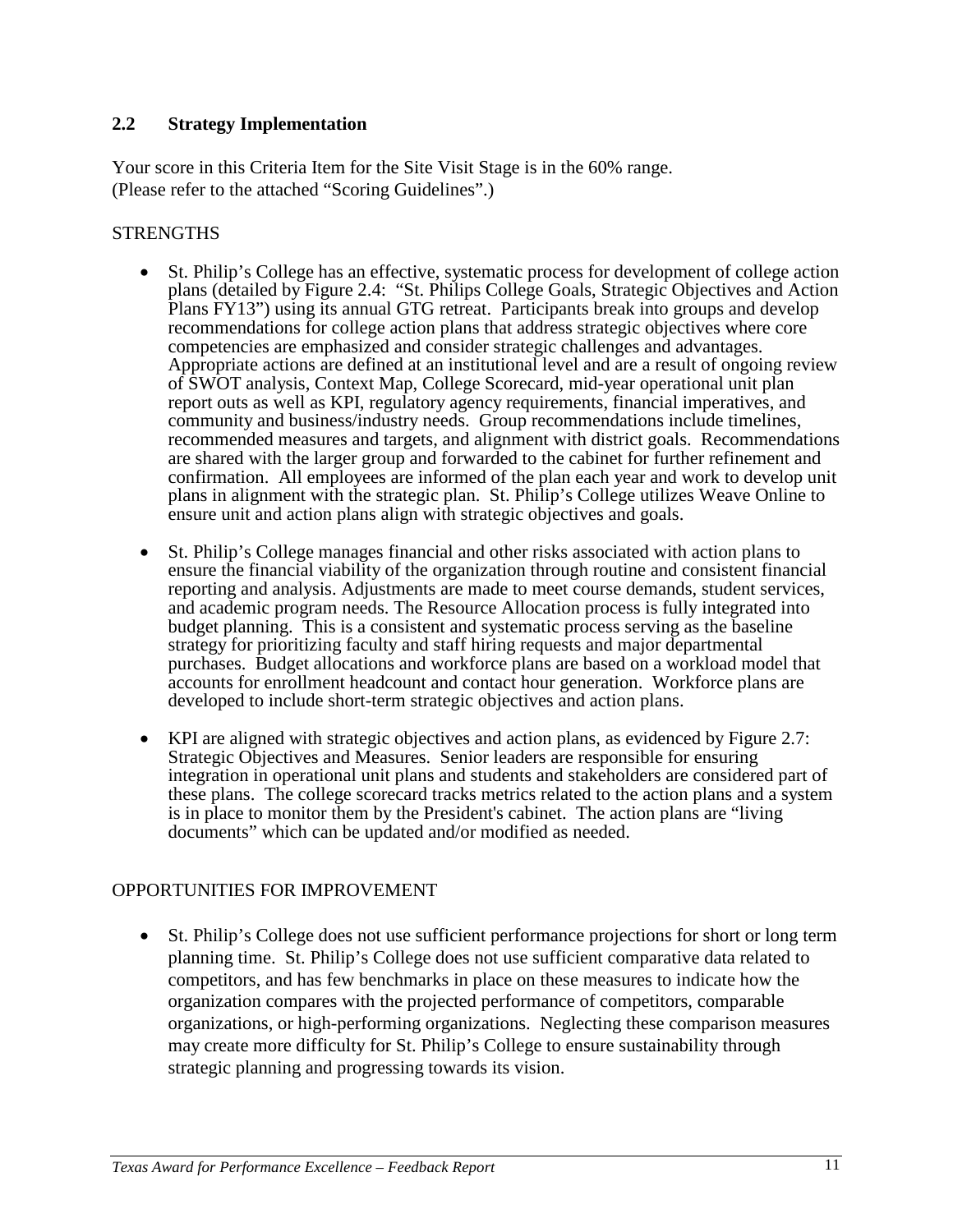• Although St. Philip's College has the GTG strategic planning process in place for college action plan development, it does not employ a systematic fact-based process to evaluate and make refinements to the process of developing these action plans. Failure to consistently evaluate this process and make refinements based on those evaluations may prevent the organization from effectively achieving organizational goals and objectives.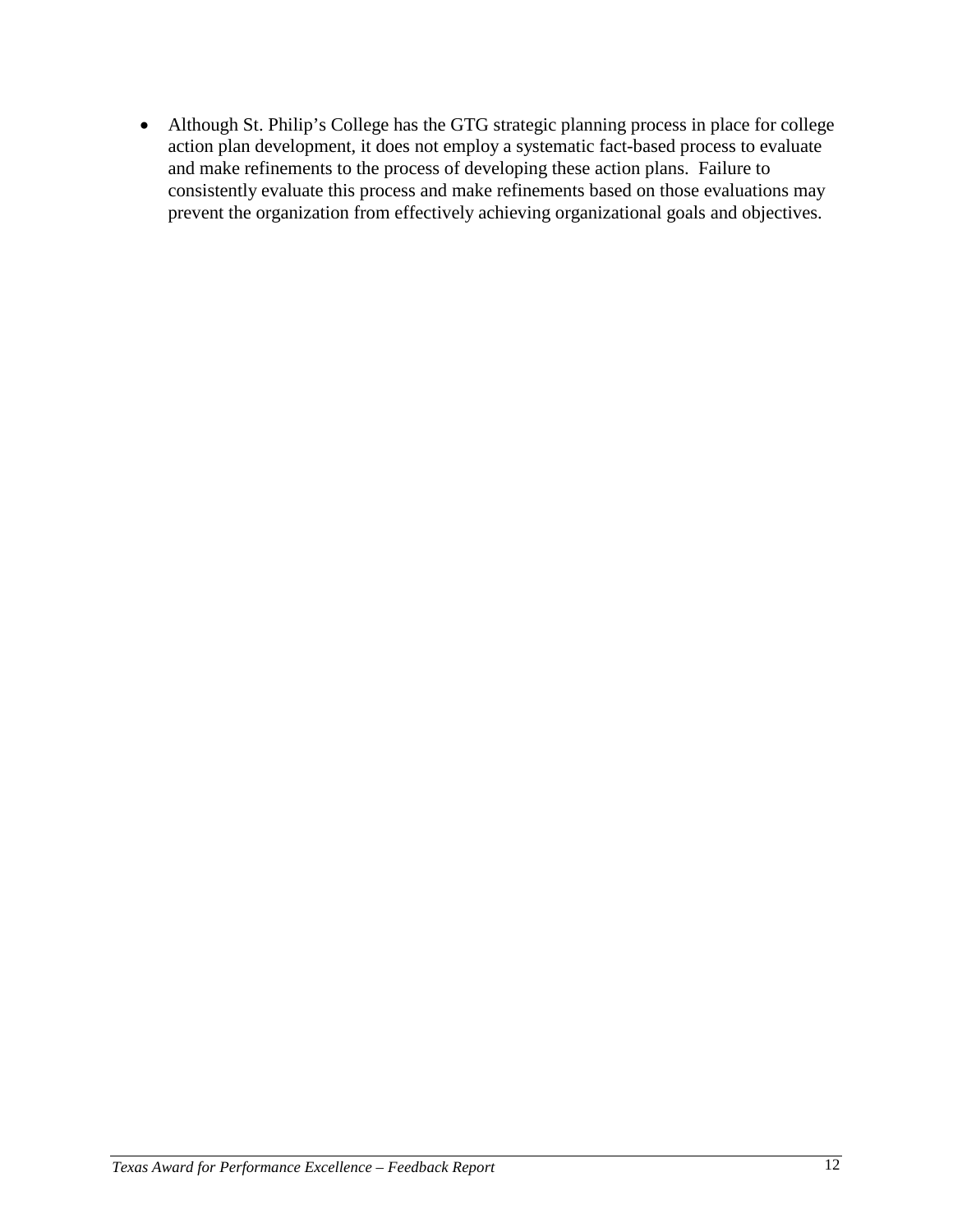#### **Category 3 Customer Focus 3.1 Voice of the Customer**

Your score in this Criteria Item for the Site Visit Stage is in the 75% range. (Please refer to the attached "Scoring Guidelines".)

#### **STRENGTHS**

- St. Philip's College seeks insights and opinions of current customers and stakeholders through surveys and other forums gaining immediate and useful feedback. While maintaining strong relationships with ex-students and other community stakeholders, organizational leaders and instructors foster advisory panels producing quality improvements for programs and services in many areas. These areas include the culinary, military, aircraft, and allied health programs.
- St. Philip's College encourages innovative practices to identify new students and market segments through the use of social media outlets and web-based technologies. St. Philip's College seeks the voice of their customers (students and stakeholders) through the development and initiation of interactive websites including Facebook, Web Advisor, and Web Chat.
- St. Philip's College identifies and administers surveys uniquely designed for specific groups and purposes to capture actionable information leading to the initiation and development of improvements designed to exceed potential students and stakeholders' expectations.
- As noted in the St. Philip's College 5 Strategic Objectives, student and stakeholder satisfaction issues have been identified through polling, surveys, and questionnaires leading to improved engagement and the promoting of the organization's positive impact to the community.
- St. Philip's College has strategically positioned several purposeful surveys throughout the student career, providing close and detailed monitoring of student and stakeholder satisfaction, including the Noel-Levitz, CCSSE and others. This allows the college to listen to the voice of the customer via multiple modes and vantage points.

#### OPPORTUNITIES FOR IMPROVEMENT

• St. Philip's College does not compare student and stakeholders' satisfaction information to that of competitors in the community and region. This information may be useful for improving educational programs and support services, creating an overall climate conducive to learning for all students, and understanding the factors that might potentially impact the organizations long-term competitiveness and sustainability.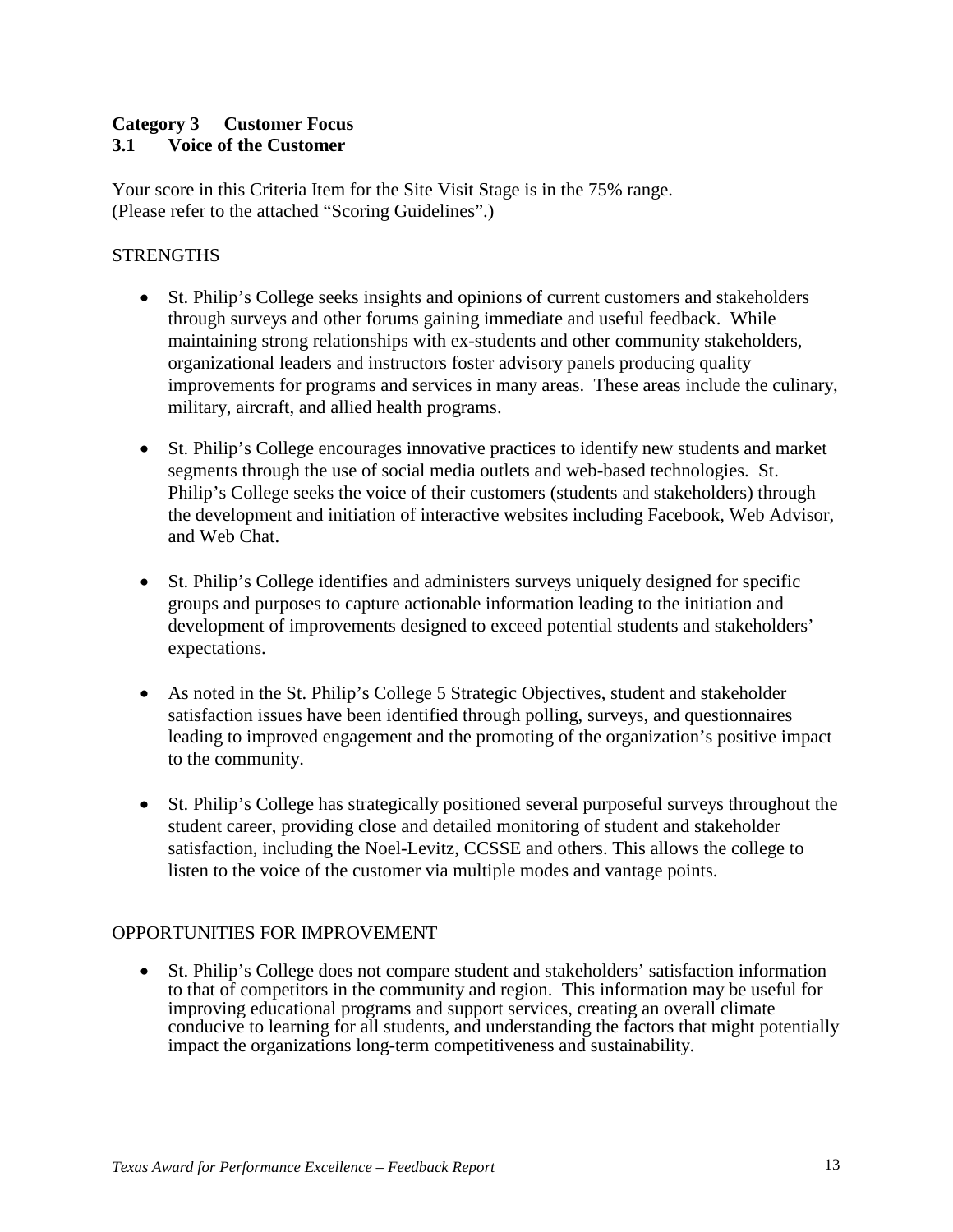#### **3.2 Customer Engagement**

Your score in this Criteria Item for the Site Visit Stage is in the 75% range. (Please refer to the attached "Scoring Guidelines".)

#### **STRENGTHS**

- St. Philip's College builds and manages relationships with its student and stakeholder groups by developing advisory panels, providing market direction, and insights into industry practices resulting in improved customer engagement.
- St. Philip's College leverages its relationships with supporters, ex-students and stakeholders to identify and acquire new students and build market share for its programs, specifically welding, aircraft and other applied science and technology programs.
- St. Philip's College has identified high-performing programs and developed innovative marketing campaigns (posters, flyers, etc.) to aggressively grow programs and increase student enrollment.
- St. Philip's College has worked for and attained the rare designation of "militaryfriendly" and works diligently to maintain a strong relationship with this specific group.
- St. Philip's College works collaboratively with student organizations empowering members to lead and make improvements to processes and programs. Some of these groups include: African American Men on the Move, Ladies in Motion, Phi Theta Kappa Nursing Organization and many others. Campus groups work together to coordinate oncampus festivals and conferences and community celebrations marking the school's heritage. The result is a better school environment and enhanced student engagement.

#### OPPORTUNITIES FOR IMPROVEMENT

• St. Philip's College does not maintain a robust or systematic process for identifying new markets and student segments adequate to meet the projected needs for the organization's future educational programs and services. The development of new markets may increase student enrollment and contact hours improving the financial viability of the college and ensuring sustainability.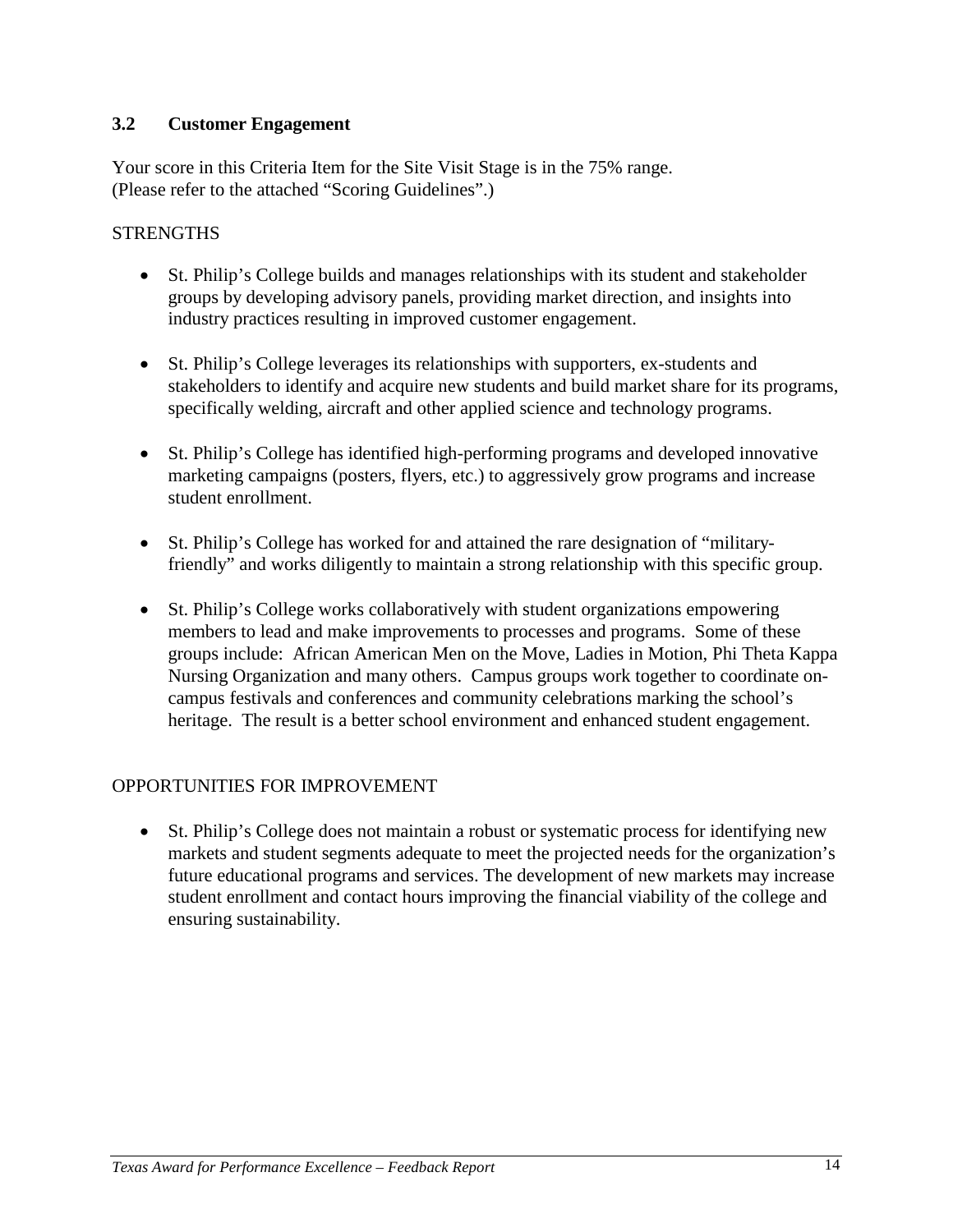#### **Category 4 Measurement, Analysis, and Knowledge Management 4.1 Measurement, Analysis and Improvement of Organizational Performance**

Your score in this Criteria Item for the Site Visit Stage is in the 45% range. (Please refer to the attached "Scoring Guidelines".)

#### **STRENGTHS**

- The Operational Unit and Assessment Planning (OUAP) process provides a pathway for creativity at the department and unit level to determine how functional areas can contribute to St. Philip's College overall success through the strategic objectives and key action plans. The college has a budgeting and resource allocation process that is part of the cyclical Planning, Budgeting, and Assessment Cycle (PBA), allowing units to use data and other evidence to request funding for resources to support their Operational Unit and Assessment Planning Process. This process requires departments and units to align with the organization's strategic plan. Once submitted through senior leaders, the process provides a basis for the college to distribute critical resources, allocated by the District, to areas focused on continuous improvement of key performance areas, as well as the delivery of new programs based on the needs of key stakeholders.
- St. Philip's College is in the early stages of implementing a systematic approach for data collection and presenting critical performance measures tied to the strategic objectives and action plans of the organization. The Scorecard is a tool used to accumulate and present findings to key stakeholders. St. Philip's College also uses Weave as a tool for storing unit action plans. Weave ensures each action plan is aligned with strategic objectives and assigns measures to tasks within the action plans to track progress on accomplishing the strategic objectives.

- While St. Philip's College utilizes benchmark data in certain areas such as student satisfaction and engagement through the Noel Levitz and CCSSE, many areas of information do not effectively utilize comparative and competitive data. Identifying comparative and competitive data is important to the organization to determine how they stand against competitors and to obtain a better understanding of processes and their performance.
- The performance measurement system does not ensure St. Philip's College will be able to respond to rapid changes in the organization or external environment. The college does not effectively utilize and interpret data from key performance indicators and other measures to timely address these changes. The use of measurements may allow St. Philip's College to quickly identify potential problems and provide leaders with the appropriate information to adjust unit action plans to achieve strategic objectives.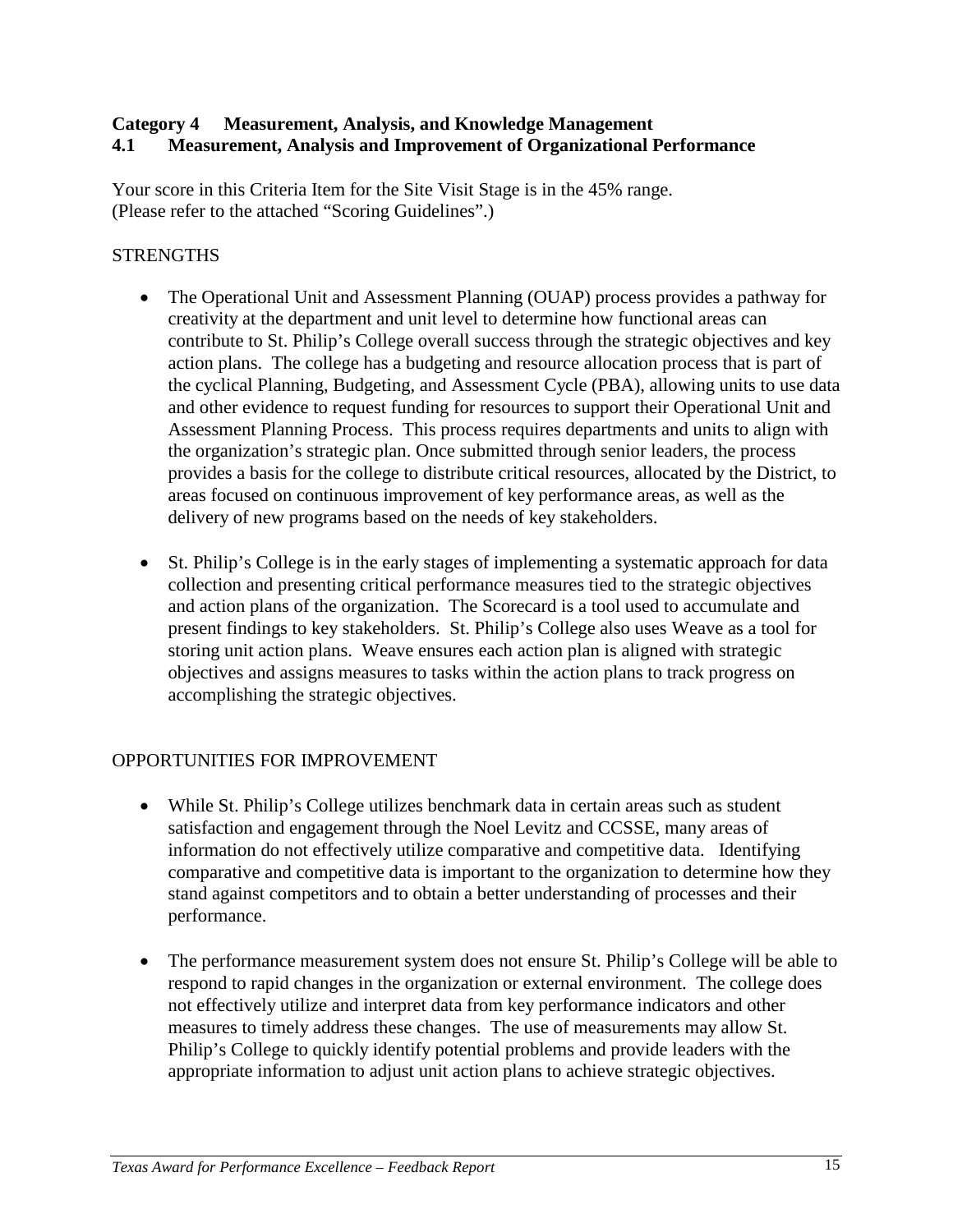- St. Philip's College does not use key comparative and competitive data to project future performance. Identifying comparative and competitive performance projections can identify organizational challenges and areas in which innovation is needed. Failure to identify organizational challenges and determine where innovation might produce improvements within the strategic planning process may prevent organizational success and sustainability.
- St. Phillip's College does not effectively utilize KPI from the College Scorecard coupled with a systematic process to interpret and analyze performance results for fact-based decision making. Although St. Philips College has introduced Plan-Do-Check-Act (PDCA) to ensure continuous improvement in the organization, it has not been effectively deployed throughout the organization. Without utilizing an effective performance improvement system, the ability to learn and improve processes to meet future strategic objectives may be impeded.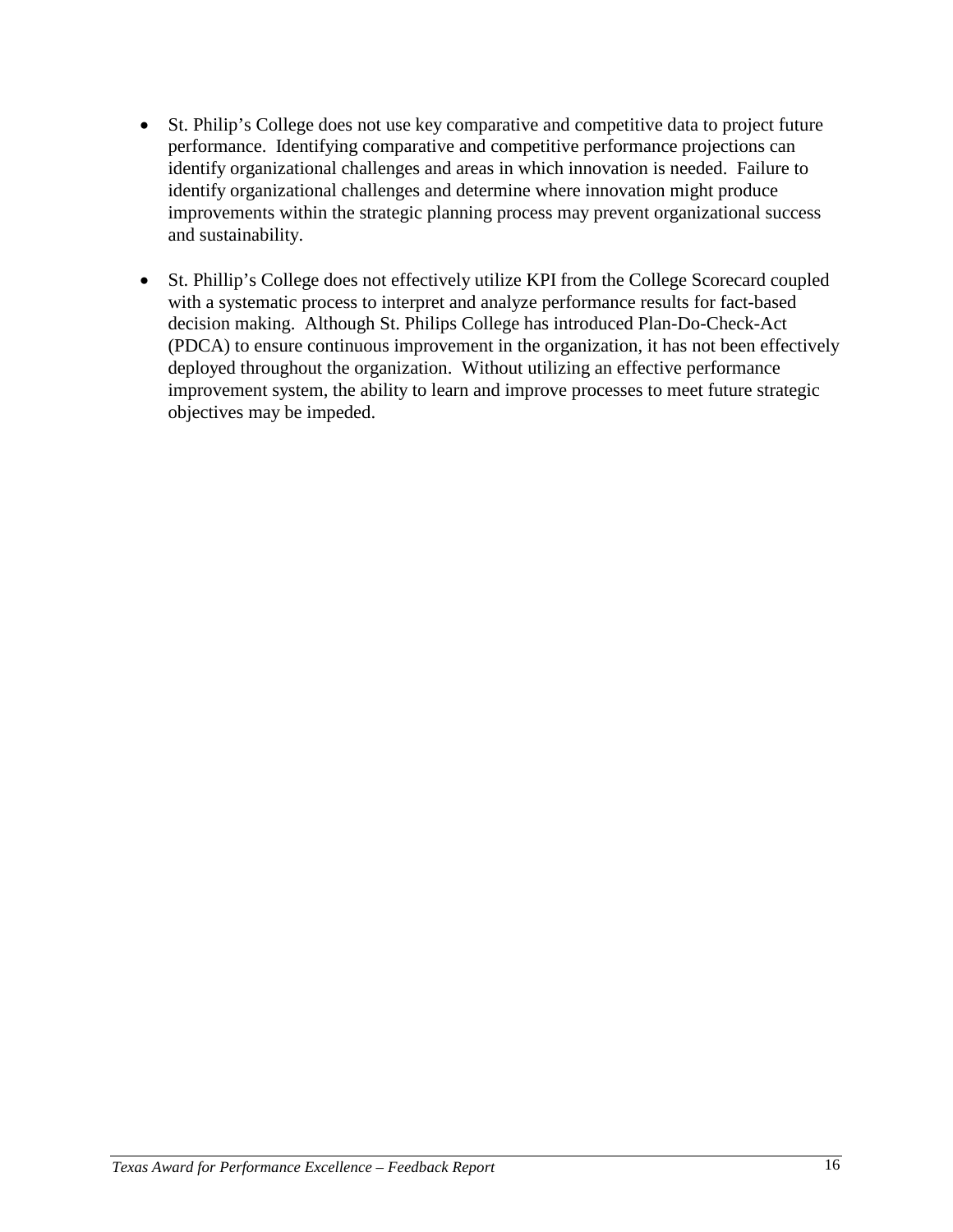#### **4.2 Management of Information, Knowledge, and Information Technology**

Your score in this Criteria Item for the Site Visit Stage is in the 45% range. (Please refer to the attached "Scoring Guidelines".)

#### **STRENGTHS**

- St. Phillip's College has well documented approaches illustrated in Figure 4.4 that demonstrates the collection and transfer of workforce knowledge, the transfer of relevant knowledge from and to students, stakeholders, suppliers, partners and collaborators, and the assembly and transfer of relevant knowledge for use in the strategic planning processes.
- St. Philip's College provides access to the internet and other systems that provide necessary information to stakeholders. This access is available on or off campus for easy accessibility to a variety of data and information sources. Students can access the Alamo College Educational Services secure portal allowing students to register for classes, check email, access library resources, engage in online courses and obtain financial aid information. Stakeholders, key partners, and collaborators can access information about the college's mission, vision, values, strategic plan, strategic objectives, key action plans, measures and results through the college's website.
- St. Philip's College has a systematic approach to ensure the continued availability of the key hardware and software systems and continued availability of data and information to serve stakeholders and organizational needs. The college identifies key systems and has redundancy plans to ensure availability of those key systems. Additionally, information is adequately backed up and stored to ensure data and information is safeguarded. Other methodologies and processes are also available for use in case of an interruption of service. A recent example of this was a systems interruption occurring during the registration process. Manual backup processes were immediately available and utilized to enable the college to continue the registration process until systems could be restored.
- St. Phillip's College has a systematic process to manage data, information, and knowledge to ensure security and confidentiality of organizational information. The college has adequate controls in place through user access level passwords and firewalls to protect against unauthorized access.

#### OPPORTUNITIES FOR IMPROVEMENT

• St. Philip's College does not ensure performance measurement data is reliable and/or accurate. The application states, "Data used in official reports and in planning documents all come from the Office of Planning, Research and Effectiveness, where it is collected, verified, stored, and maintained". Data collected from outside this office is not always verified before posting for use. Failing to ensure accuracy and reliability of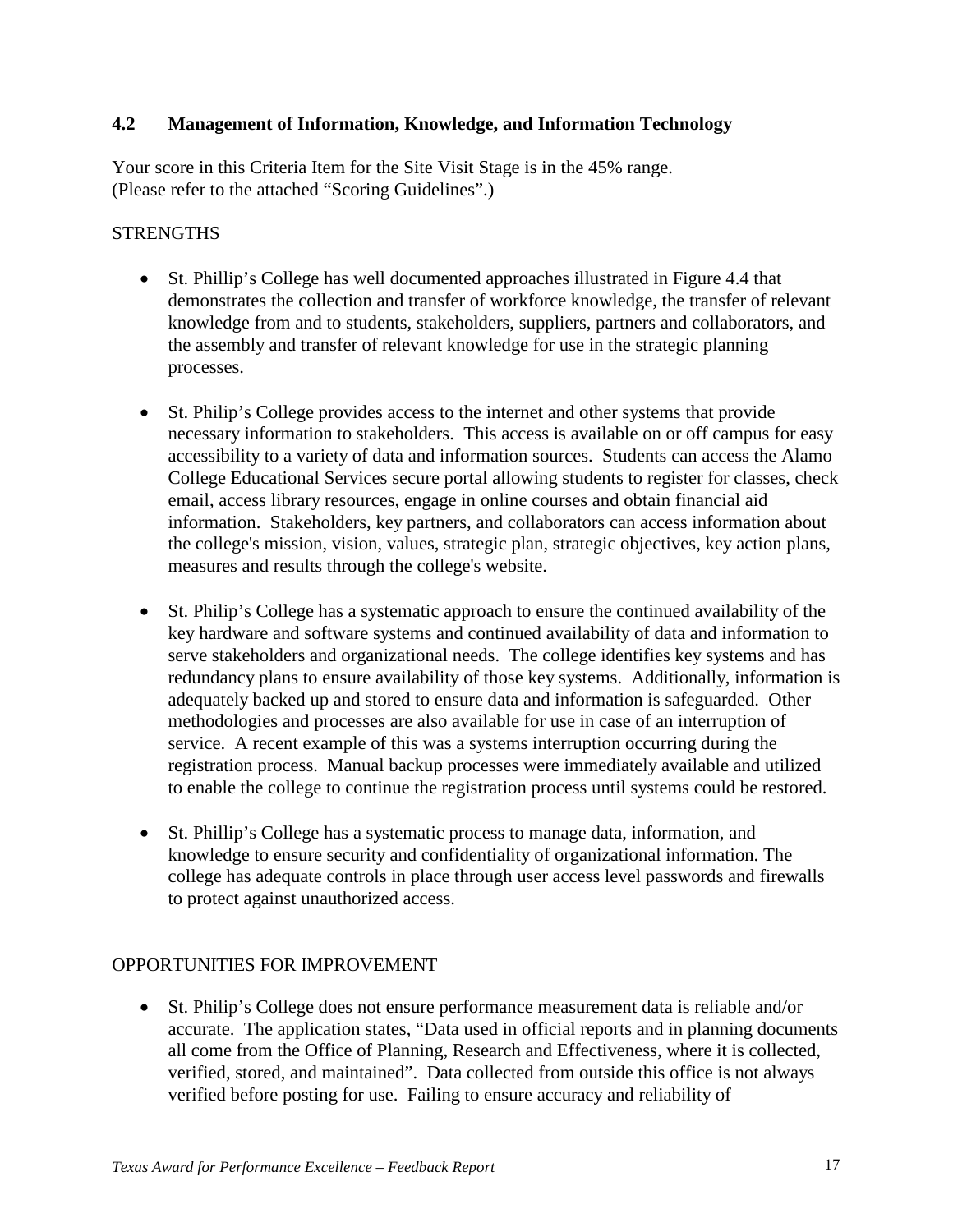measurements prior to making them available for analysis could allow users to make decisions based on inappropriate or inaccurate information preventing the organizations from meeting strategic objectives.

• Although St. Philip's College has a systematic process to manage data, information, and organizational knowledge, there is not an effective process to identify and share best practices across the college. Failure to systematically share best practices across the college may prevent the organization from capitalizing on practices that increase organizational performance.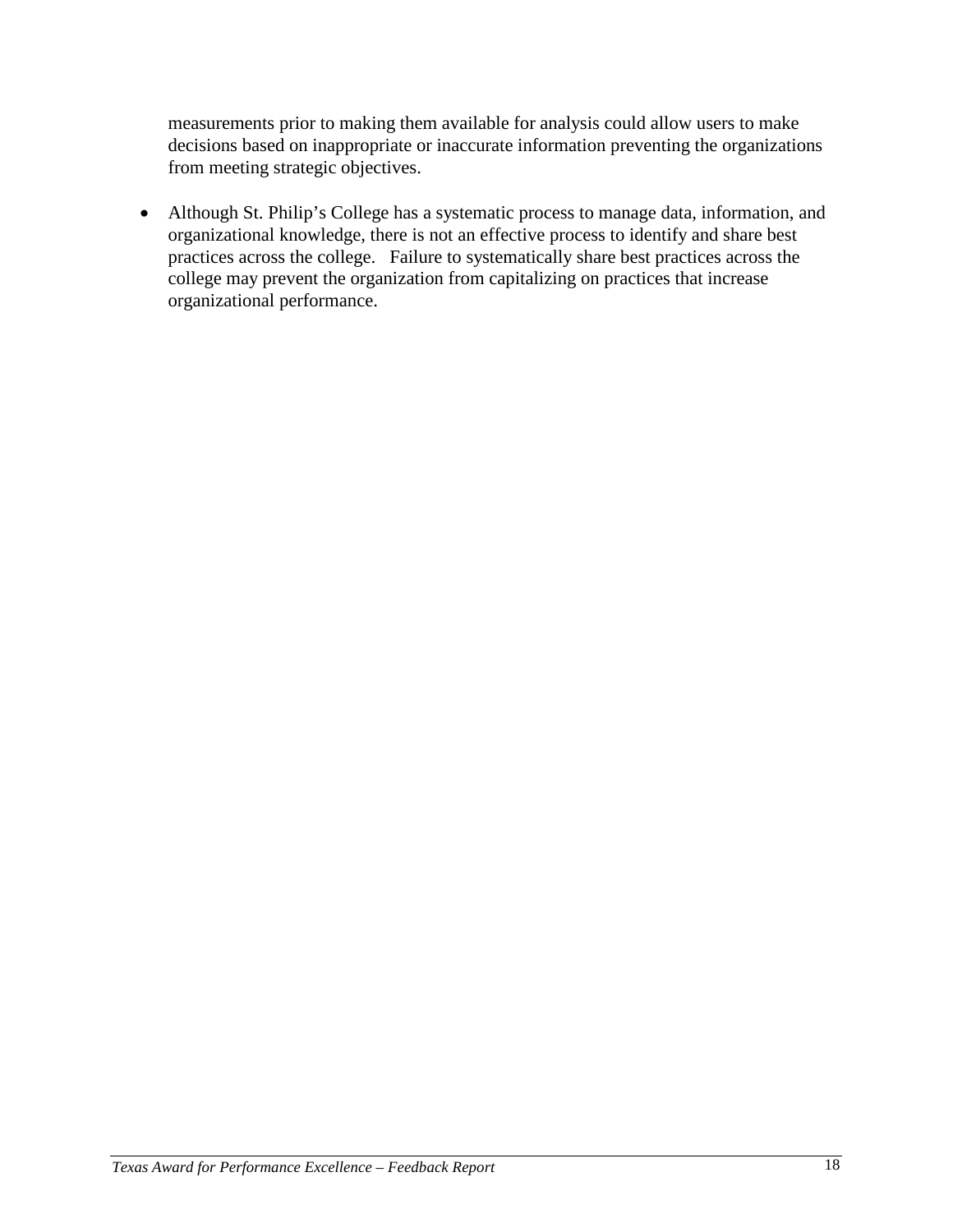#### **Category 5 Workforce Focus 5.1 Workforce Environment**

Your score in this Criteria Item for the Site Visit Stage is in the 65% range. (Please refer to the attached "Scoring Guidelines".)

#### **STRENGTHS**

- St. Philip's College uses a Resource Allocation Process to systematically determine its staffing levels. Staffing levels are based on student enrollment, contact hours, and unit plans as mandated by the District. Data is collected and researched for discussions of adding FTEs.
- St. Philip's College has a formal process in place for adequately training the workforce. New hires are oriented at the District and College levels with a follow-up process with the College President and appropriate Vice-President. The college uses an employee review process along with a development plan for full time employees. Employees are offered various training programs, resources, and workshops along with internal certifications such as the Master Teacher Certification and Alamo Leadership Academy for Success (ALAS).
- St. Philip's College has implemented a district wide tracking system through *AlamoLearn*. This system allows the college to track employees' certifications, licenses, and training district-wide. Supervisors provide additional certification verifications during annual employee reviews.
- St. Philip's College uses a systematic approach to ensure diversity in its hiring process. Hiring committees include members from different areas of the college for improved applicant review specific to St. Philip's College and the Alamo College District. The organization continues to seek diversity through the monitoring of trade journals, newspapers and other resources.

#### OPPORTUNITIES FOR IMPROVEMENT

• St. Philip's College does not effectively engage Adjunct faculty. Failure to fully engage Adjunct faculty (projected to be 50% of all faculty) may result in loss of organizational effectiveness.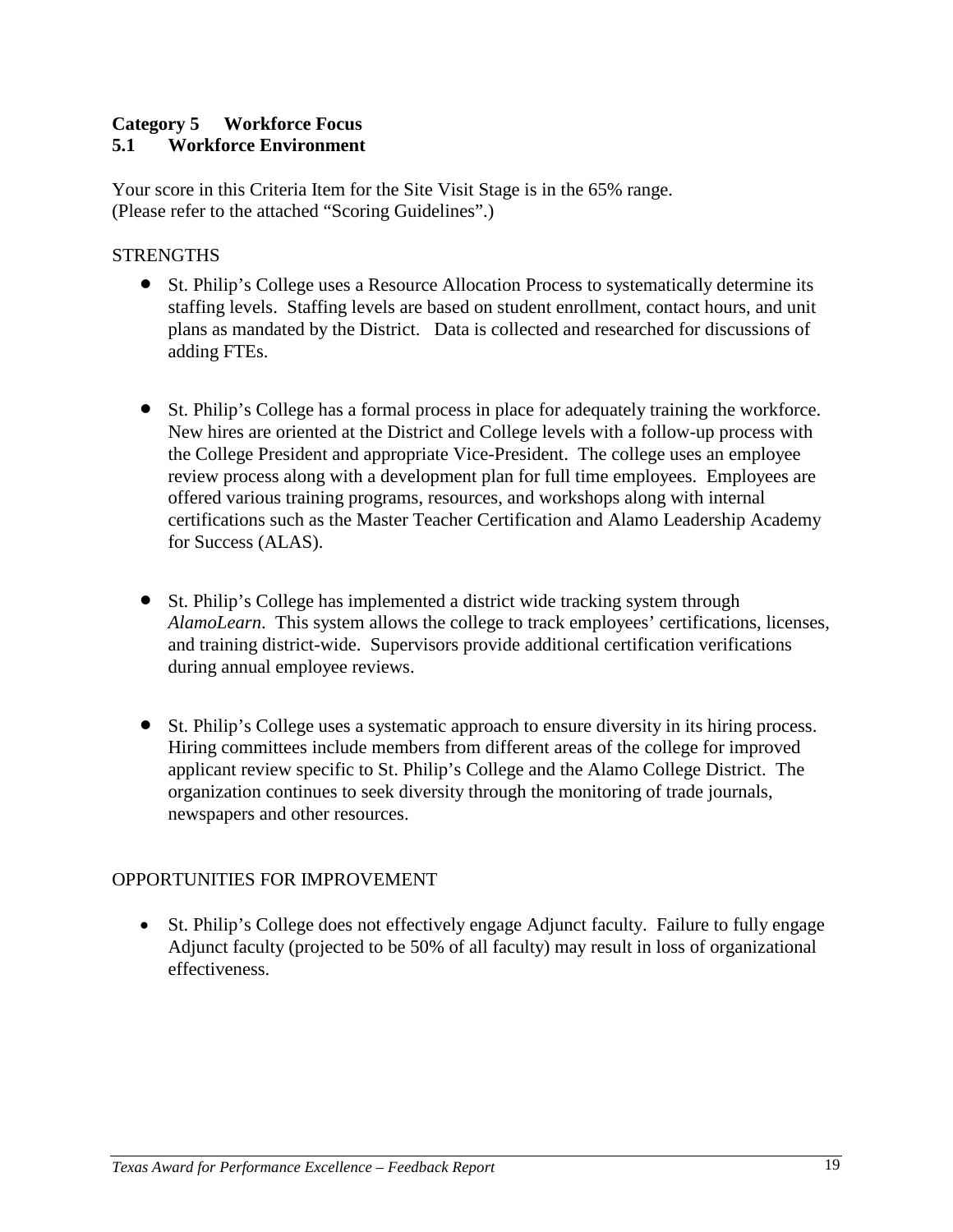#### **5.2 Workforce Engagement**

Your score in this Criteria Item for the Site Visit Stage is in the 65% range. (Please refer to the attached "Scoring Guidelines".)

#### **STRENGTHS**

- St. Philip's College maintains open, top-down communication across the college. Information is relayed through weekly staff meetings, monthly college leadership council meetings, division meetings, quarterly call to conversation meetings and annual OUAP meetings where employees are recognized for exemplary performance. High performance work and workforce engagement are honored through the Faculty Excellence Awards, NISOD and the Professor Piper award.
- St. Philip's College uses the PACE survey to determine workforce engagement and satisfaction. Survey results are analyzed to determine climate workforce and enable improvements to workforce engagement.
- St. Philip's College utilizes the PACE survey to identify goals and objectives for the organization. Results indicate high-performing areas in the organization and are used to establish improvement goals for cross-communication and other collaborative activities.
- St. Philip's College tracks its workforce through use of development plans and *AlamoLearn* which tracks its employee's professional development. Additionally supervisors create yearly employee development action plans to reinforce knowledge and skills.
- St. Philips College provides supervisors the opportunity to participate in the ALAS program to enable career progression and to assist in the execution of the colleges Mission, Vision and Values, as well as strategic objectives.

#### OPPORTUNITIES FOR IMPROVEMENT

• Although St. Philip's College has created some process flow charts, their use has not been effectively deployed across the entire college. Completing and maintaining such documentation will help St. Philip's College mitigate the impact of reductions in staffing levels.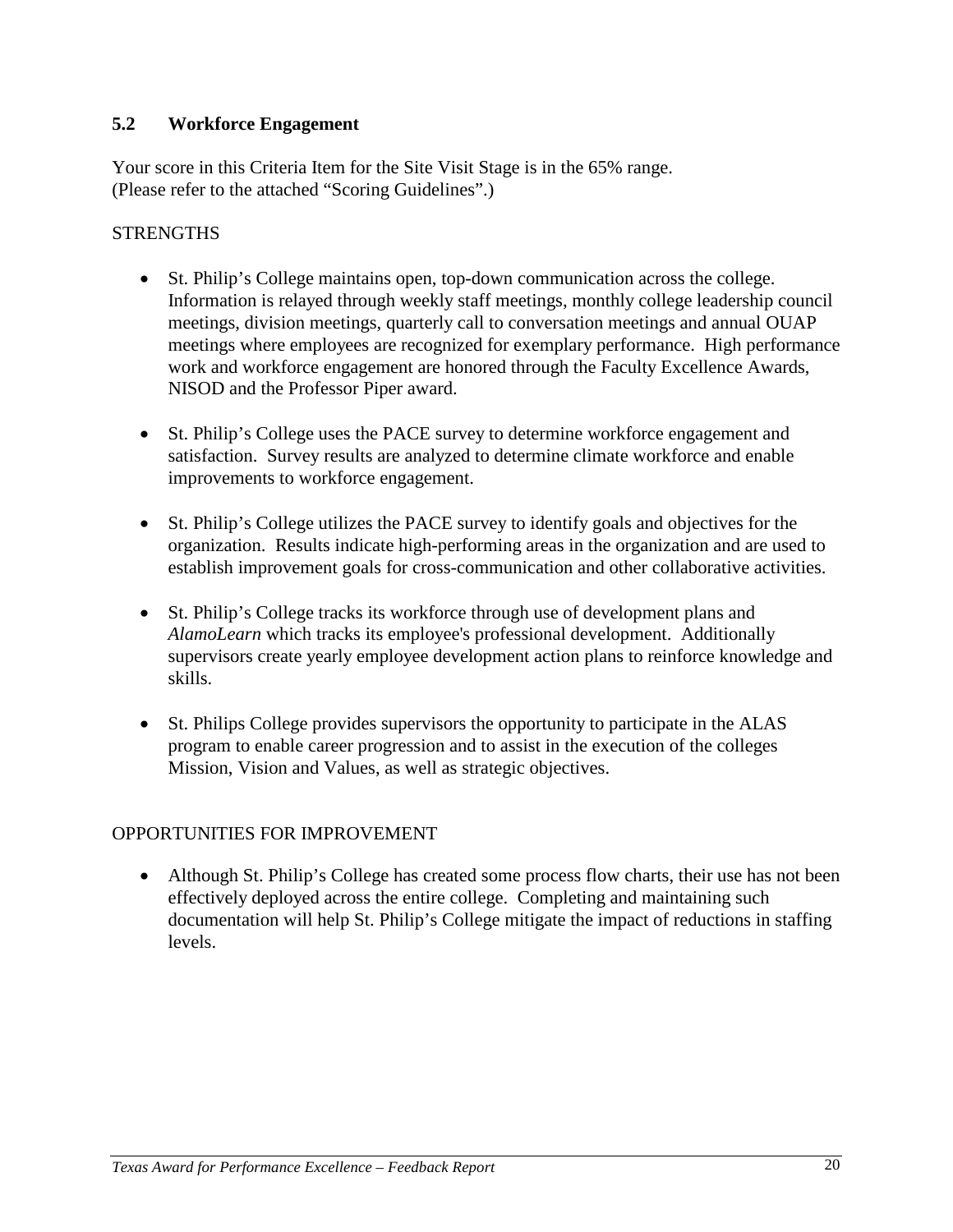#### **Category 6 Operations Focus 6.1 Work Systems**

Your score in this Criteria Item for the Site Visit Stage is in the 60% range. (Please refer to the attached "Scoring Guidelines".)

#### **STRENGTHS**

- St. Philip's College has a systematic and effective approach for identifying its work systems through use of the annual GTG meeting. Work systems are designed by the senior leaders and the participants at the GTG meeting or in ad hoc meetings.
- St. Philip's College designs key work systems aligned with strategic objectives and action plan goals to ensure effectiveness and avoid overlap. Duplication and/or overlap of work systems has occurred in the past but recently been reduced and streamlined through the work of the President's Academy.
- St. Philip's College has a process in place to control costs for inspections, tests, and audits. This process is aligned with the Alamo district and reviewed at quarterly meetings with the stakeholders.
- St. Philip's College supports its core competencies (quality instruction, support for learners, business and industry responsiveness, and community engagement) by stressing their importance in work systems. The critical linkage to core competencies is a key resource of organizational sustainability and competitive advantage.

- St. Philip's College is in the early stages of becoming NIMS (National Incident Management System) and ICS (Incident Command System) compliant, as well as initiating an active emergency preparedness committee. The board identified this as a need in May of 2012. The first meeting was in November 2012. The first table top exercise is scheduled for March 2013. Deploying this process may better prepare St. Philip's College for disasters and emergencies.
- St. Philip's College does not have a process for evaluating each work system in a timely and systematic manner. Each work system is addressed when there is an overwhelming need or ad hoc to re-evaluate the work system. Establishing a continuous cycle of improvement on all work systems may add value, improve sustainability and increase the organizational success.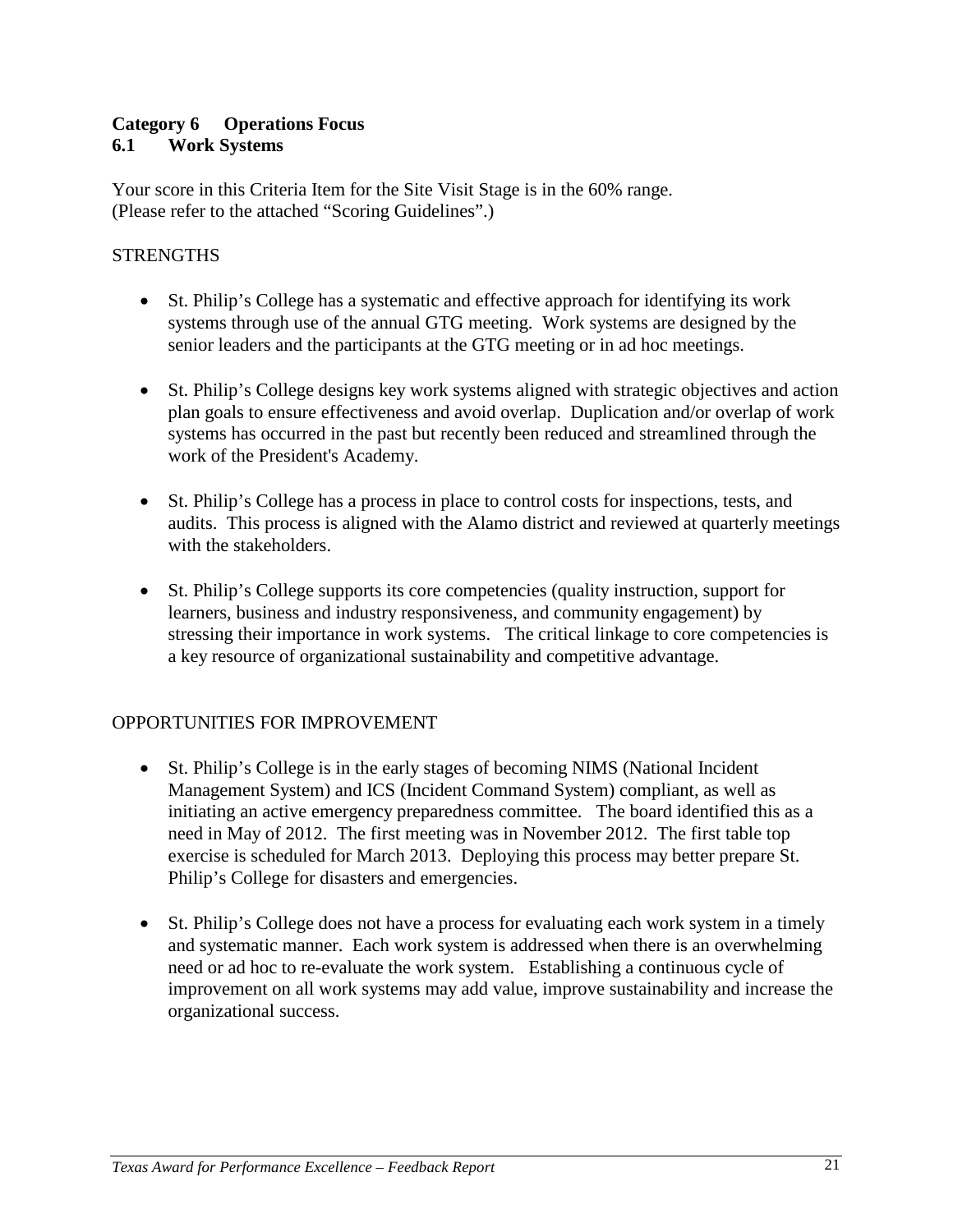#### **6.2 Work Processes**

Your score in this Criteria Item for the Site Visit Stage is in the 55% range. (Please refer to the attached "Scoring Guidelines".)

#### **STRENGTHS**

- St. Philip's College uses a systematic approach through the GTG methodology to identify key work processes and align them with strategic goals. The key work processes relate to the core competencies, strategic objectives, and critical success factors.
- St. Philip's College communicates feedback comments (anecdotal) and service effectiveness to the organization at the end of each cycle for performance. This feedback provides critical information related to stakeholder satisfaction.
- St. Philip's College is in the early stages of a systematic approach through the use of Early ALert, TNT, and lab support for addressing increased student learning. This work system, developed through a cycle of organizational learning, will achieve the strategic objective of improving educational services for all students.

- St. Philip's College does not consistently measure and monitor its key work processes. The organization identified 84 key performance measures, 24 of which could not be provided at the time of the site survey. Without a fact-based process to improve work processes, St. Philip's College may not maximize efficiency and effectiveness of the key work systems.
- St. Philip's College is in the early stages of establishing continuous, daily improvement through the deployment of the Plan-Do-Check-Act methodology by staff members. This process improvement method may enable the college to reduce waste, improve outcomes and decrease variability of key work processes, improving all educational programs and services.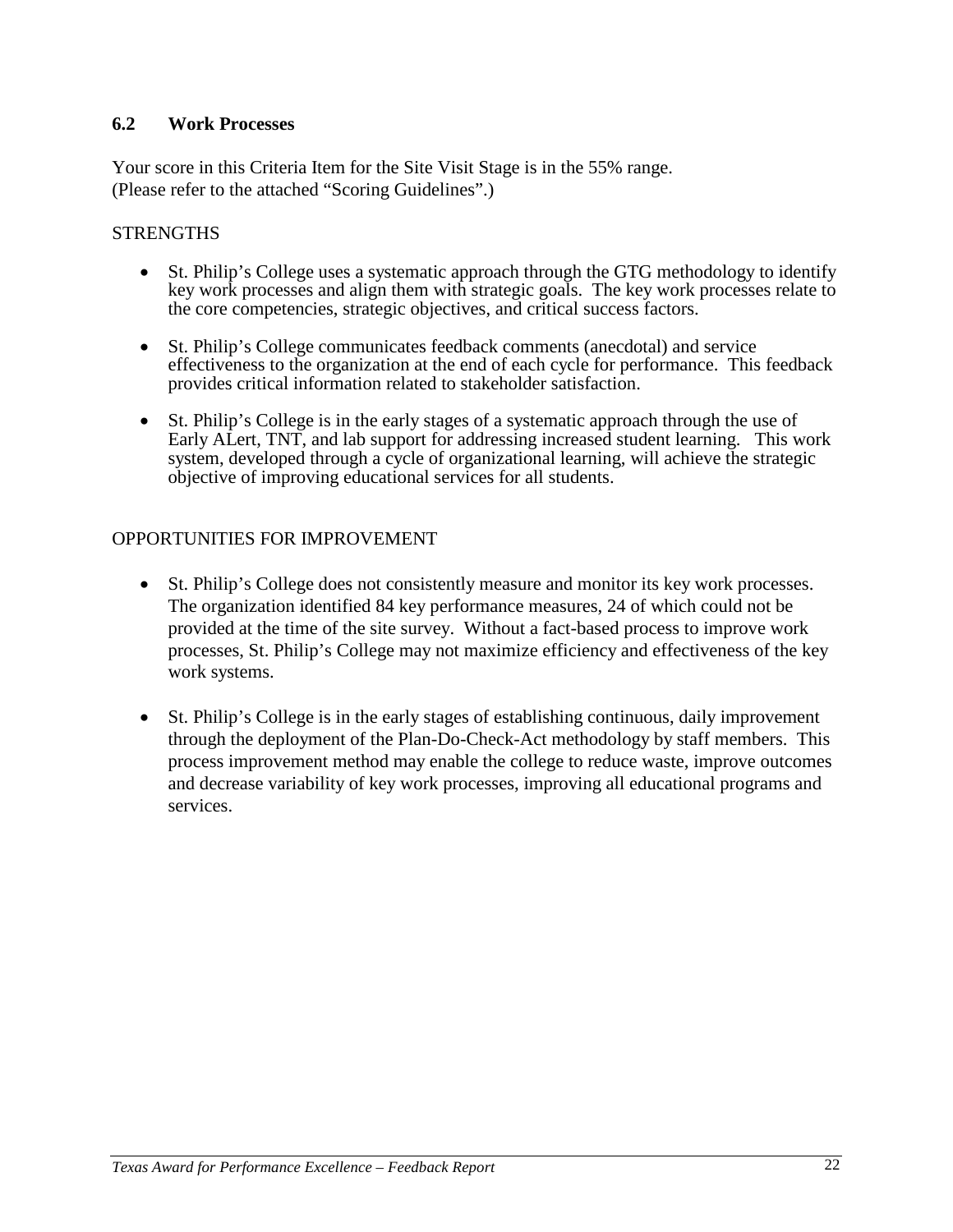#### **Category 7 Results 7.1 Product and Process Outcomes**

Your score in this Criteria Item for the Site Visit Stage is in the 25% range. (Please refer to the attached "Scoring Guidelines".)

#### **STRENGTHS**

- St. Philip's College monitored the adviser visits to show key wait times, as in Figure 7.1k "Advising Cycle Time - Visits, Wait Time, and Session Time". Team members analyzed the data, made the necessary changes to the process, and observed positive trends resulting in lower wait times.
- St. Philip's College segments results by ethnicity, as shown in Figure 7.1g "Successful" (ABC) Course Completion by Ethnicity" and Figure 7.1n "St. Philip's College Degrees and Certificates Awarded" to reflect a closing of some of the gaps for their diverse population. Monitoring this aspect of data keeps all student groups poised for improvement opportunities.

- St. Philip's College does not consistently monitor its key work process outcomes. The organization identified 84 key performance measures, 24 of which could not be provided at the time of the site survey. Without a fact-based process to identify failing processes early (long before negative outcomes), St. Philip's College may not maximize efficiency and effectiveness of the key work systems.
- St. Philip's College provided competitive comparisons from only within the district, despite identifying the importance of comparisons outside the district. Additionally, the targets for key measures were not always identified. Comparative data and targets may assist in determining organizational positioning. Without establishing benchmarks through comparative data, it may be difficult for St. Philip's College to evaluate progress towards achieving its strategic goals and objectives.
- St. Philip's College utilizes outdated results and graphs in critical decision-making relative to student learning capabilities and methods. See Figure 7.1c "Dev. Ed. Successful Completion of College Level Courses by Ethnicity" and Figure 7.1d "Three Year Graduation and Persistence for FT, FTIC Students requiring Dev. Ed". The use of more current data may be appropriate, providing timely, fact-based knowledge in addressing student performance issues.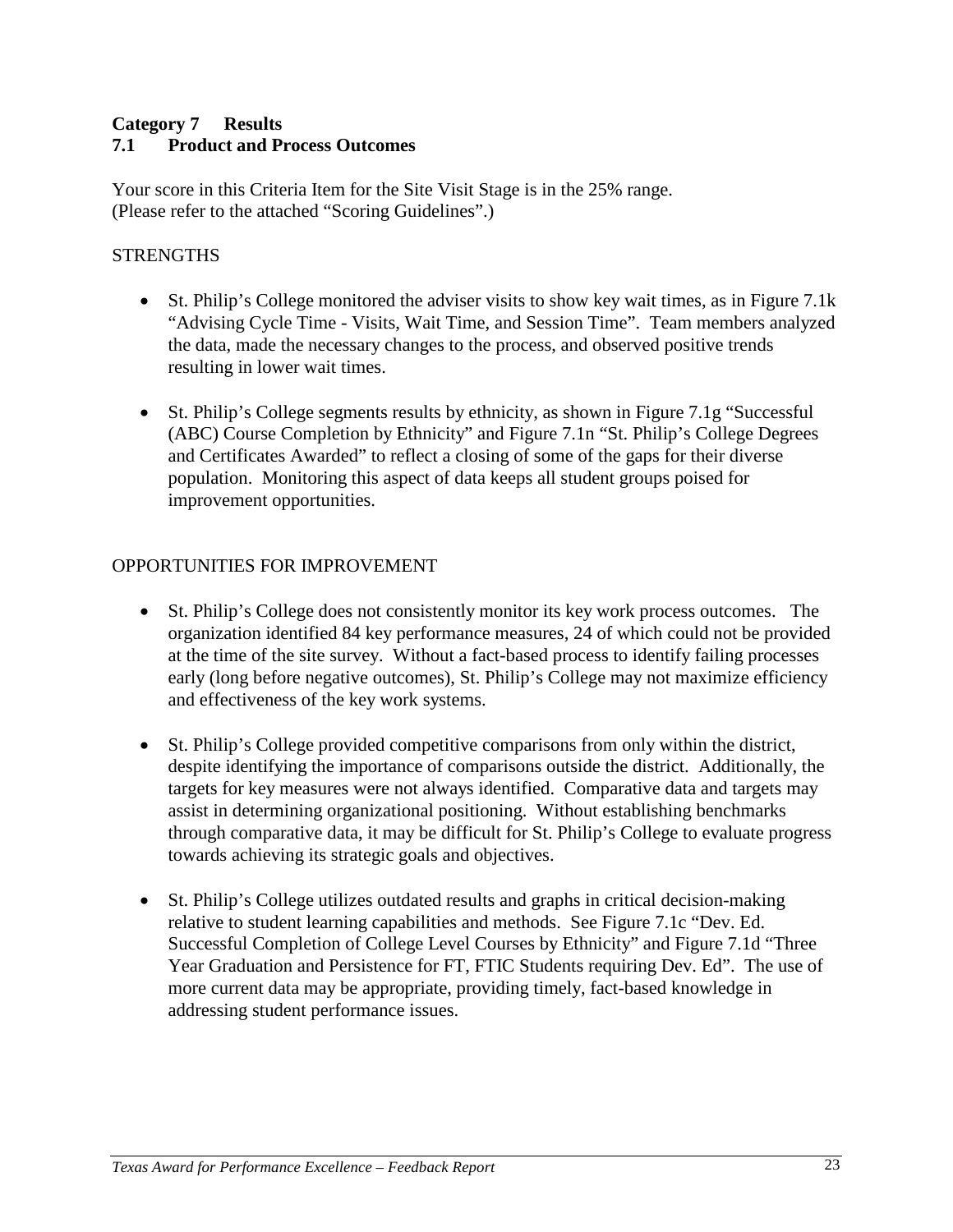#### **7.2 Customer-Focused Outcomes**

Your score in this Criteria Item for the Site Visit Stage is in the 35% range. (Please refer to the attached "Scoring Guidelines".)

#### **STRENGTHS**

- Based on student surveys in Figure 7.2a "St. Philip's College Satisfaction on Key Campus Services", satisfaction scores reflect favorably in 5 of 8 categories, 2 of which are above the National Benchmark. Campus Services is consistently higher than the National Benchmark.
- In the Community College Survey of Student Engagement in Figure 7.2b "Satisfaction" and Importance of Key Student Services", when asked "Would you recommend this college to a friend or family member" (Q5a), 95% of the respondents indicated "yes".
- In the Community College Survey of Student Engagement in Figure 7.2b "Satisfaction and Importance of Key Student Services", when asked to Evaluate your entire educational experience at the college (Q5b) 86.5% of the students indicated a rating of Good or Excellent. Also, scores are markedly higher overall than the St. Philip's College peer group and Benchmark cohort in Questions 2, 3, and 4, rating 13-15% higher than the identified peer groups.

- Figure 7.2a "St. Philip's College Student Satisfaction on Key Campus Services", compares St. Philip's College against the National Average. In analyzing the national averages, all 8 categories increased in satisfaction results, with 7 of the 8 criteria surpassing performance results from that of St. Philip's College. This data reflects a greater rate of improvement in other colleges than that of St. Philip's College. National benchmarking may provide a clearer, broader, and perhaps more accurate picture of organizational performance than local or regional data.
- There is no data presented that is related to stakeholder satisfaction or dissatisfaction with services. In addition, there is no evidence of levels and trends associated with stakeholder engagement. Collecting this data may aid in the achievement of strategic goals related to stakeholder satisfaction.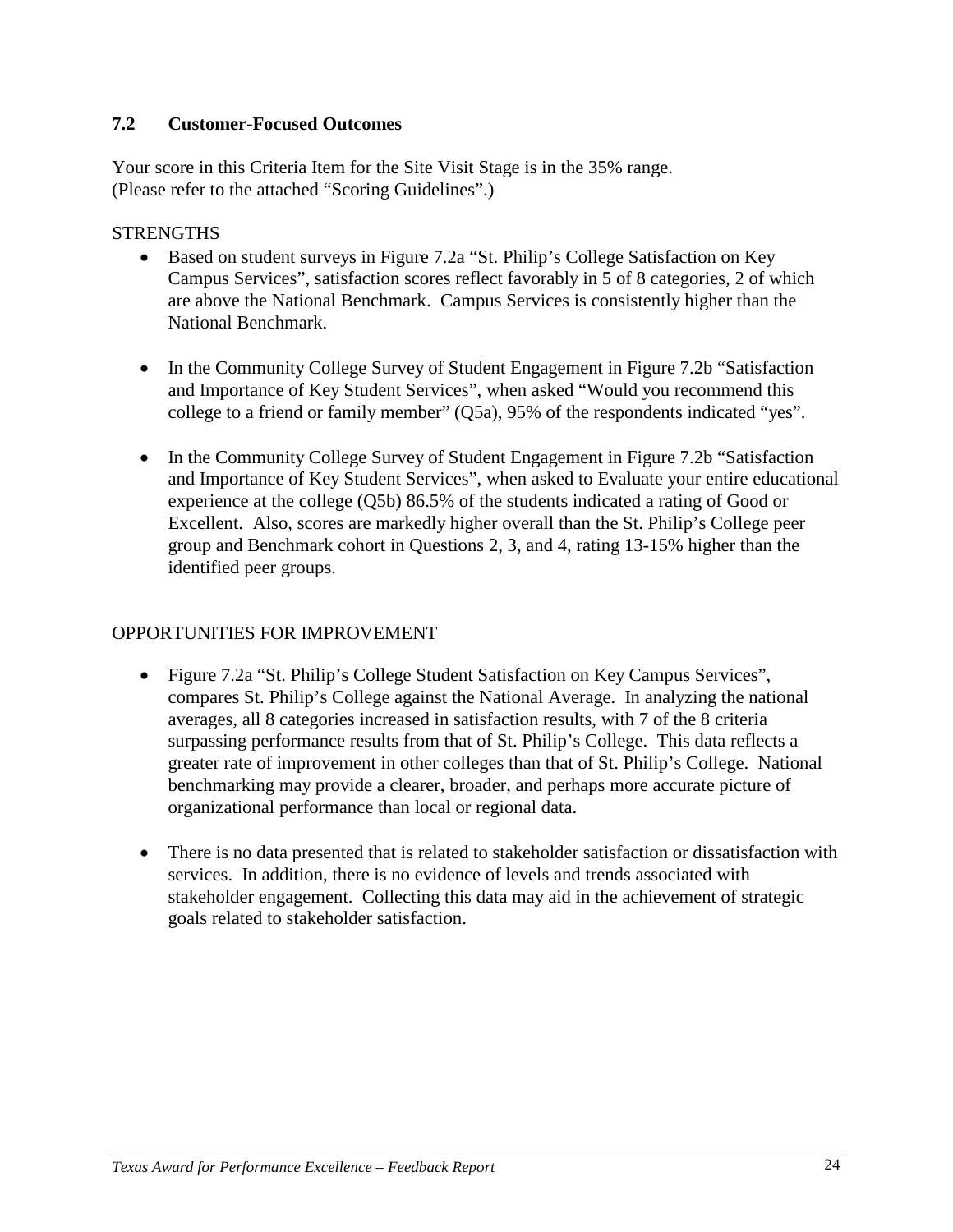#### **7.3 Workforce-Focused Outcomes**

Your score in this Criteria Item for the Site Visit Stage is in the 35% range. (Please refer to the attached "Scoring Guidelines".)

#### **STRENGTHS**

• As demonstrated in Figure 7.3f "Professional Development Activities", and Figure 7.3i "ALAS Leadership Program", St. Philip's College examines segmented data in order to understand the multifaceted needs of its diverse customer base. By continuing to make use of segmented data, St. Philip's College may be able to better anticipate and address customer service challenges.

- St. Philip's College does not make effective use of comparative data. With Figure 7.3d "Workforce: Professional Development, Safety, Ethical Communication & Overall Experience", Figure 7.3f "Professional Development Activities", Figure 7.3g "Satisfaction with Professional Development Opportunities", comparisons are absent or not provided beyond the district level. Without establishing meaningful benchmarks through the use of comparative data, St. Philip's College may not be able to effectively evaluate its progress towards meeting organizational goals and objectives.
- St. Philip's College does not include up to date information as shown in Figure 7.3h "Employee Tuition Reimbursement". Without examining data in a timely manner, it may be difficult for St. Philip's College to properly assess its current progress towards meeting its strategic objective of develop employees and strengthen financial, technological, and physical capacities.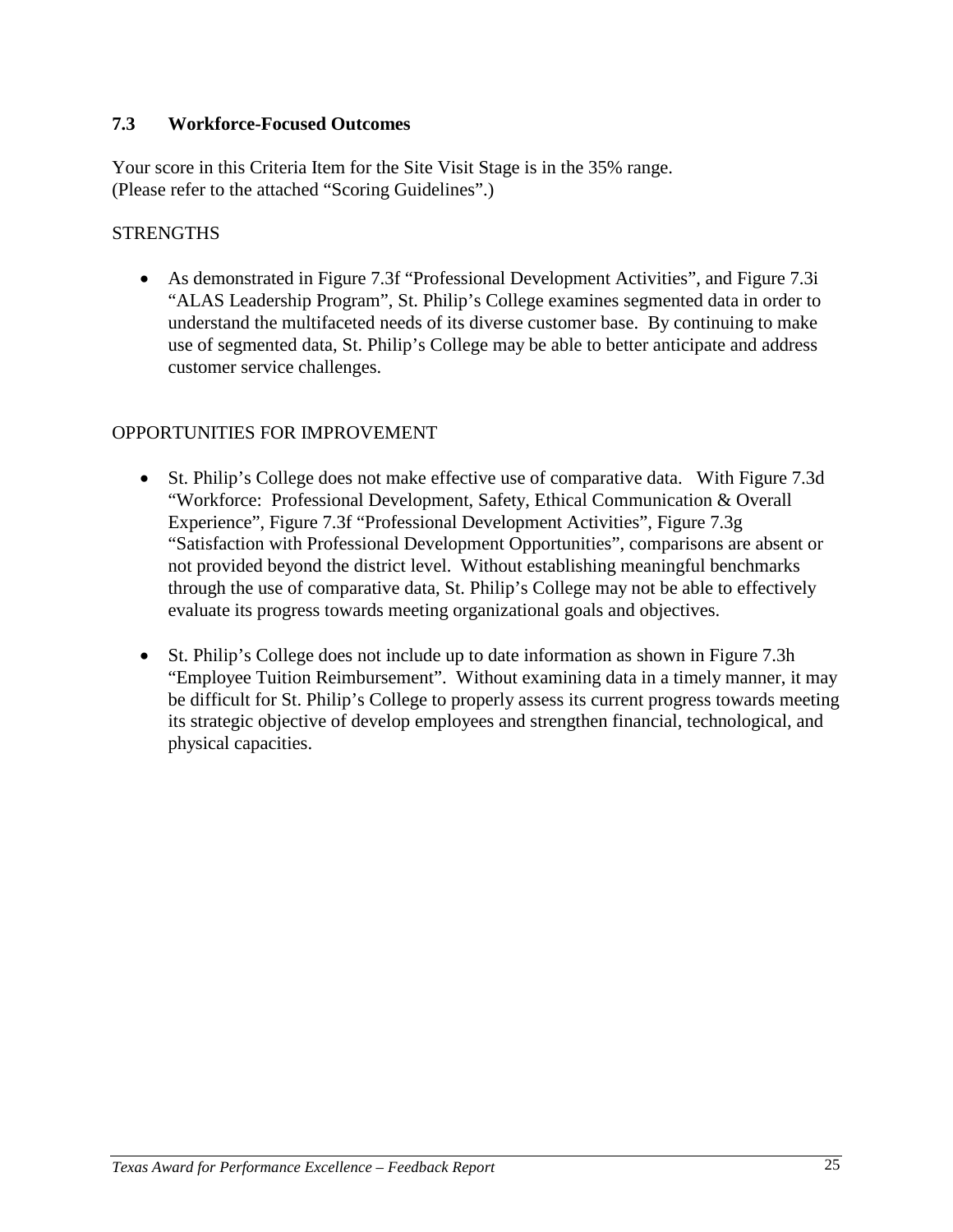#### **7.4 Leadership and Governance Outcomes**

Your score in this Criteria Item for the Site Visit Stage is in the 25% range. (Please refer to the attached "Scoring Guidelines".)

#### **STRENGTHS**

• St. Philip's College displays several positive trends and maintains consistently high levels of performance in other areas, such as Figure 7.4a: "St. Philip's College New Employee Orientation with Senior Leaders", Figure 7.4c: "Living Our Values Employee Recognition", Figure 7.4g: "Licensure Passage Rates in Workforce Programs", Figure 7.4j: "United Way Campaign", Figure 7.4l: "Retention of Student Engagement Grant (SEG) Recipients", Figure 7.4m: "Energy Savings by Campus Locations", and Figure 7.4n: "Engagement with Student Social Growth". By monitoring this data and continuing to improve upon the processes that led to these results, St. Philip's College may remain on the course to achieving high performance and meeting its strategic objectives.

- St. Philip's College does not make effective use of comparative data. With the exception of Figure 7.4n "Engagement with Student Social Growth", comparisons are either absent or not offered beyond the district level. Short of establishing benchmarks, St. Philip's College may not be able to effectively evaluate its progress towards meeting organizational goals and objectives.
- With the exception of Figure 7.4g "Licensure Passage Rates in Workforce Programs" and Figure 7.4m "Energy Savings by Campus Locations", St. Philip's College does not include segmented data. The lack of data segmentation may prevent St. Philip's College from accurately and quickly identifying its strengths and weaknesses, potentially keeping the organization from reaching higher levels of performance.
- Results for key measures achieving and/or surpassing legal and regulatory requirements are not provided. In addition, data related to accreditation requirements indicates multiple negative findings. For example, Radiology Technology and Registered Nurse Training for Percentage of Students Passing Licensure Exam is less than 76%. Loss of accreditation may adversely impact student enrollment and funding at the college.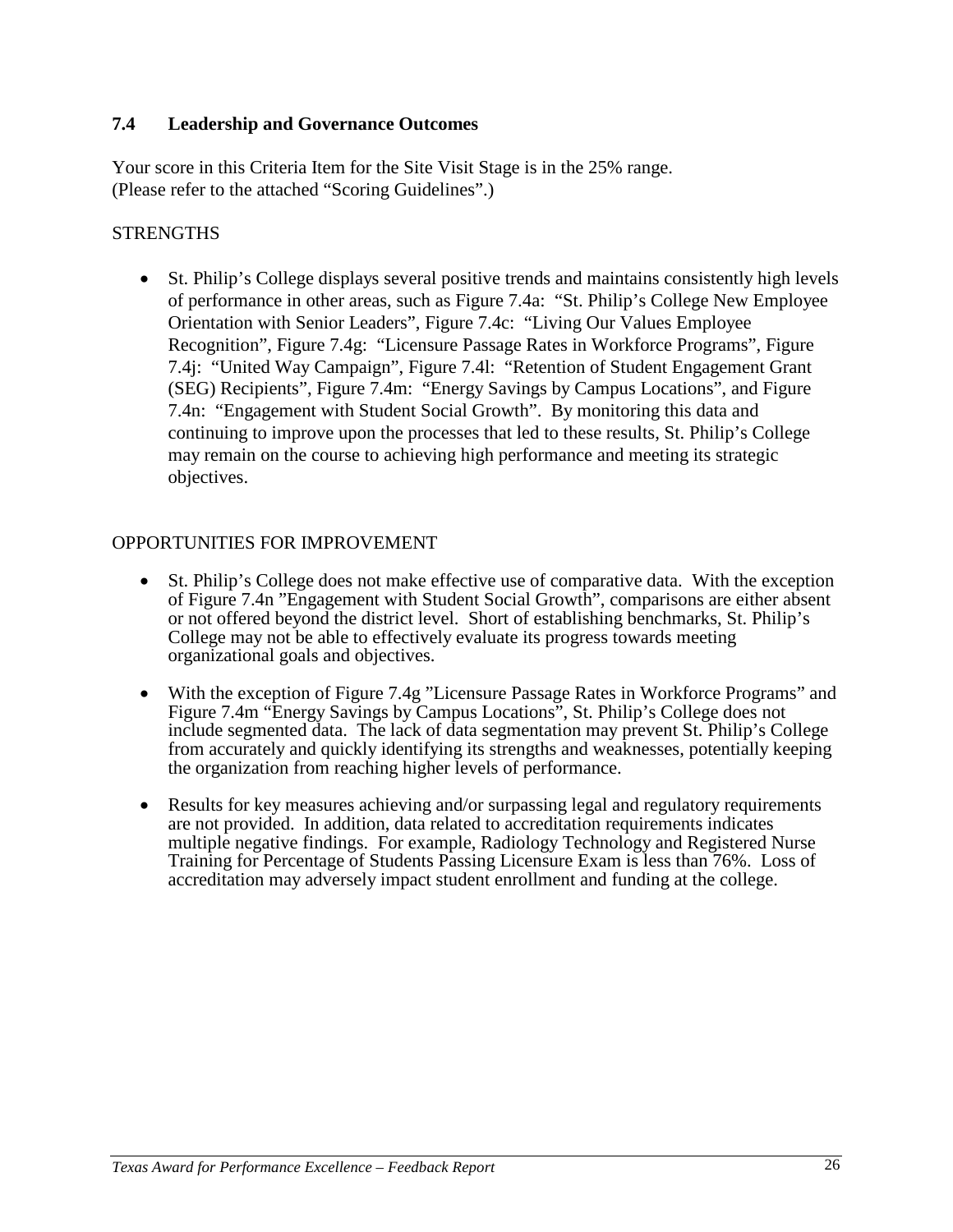#### **7.5 Financial and Market Outcomes**

Your score in this Criteria Item for the Site Visit Stage is in the 25% range. (Please refer to the attached "Scoring Guidelines".)

#### **STRENGTHS**

• St. Philips College displays great effectiveness in maintaining costs and remaining a low cost, affordable option comparing costs with those of state peers. While costs have increased slightly over the past three years, the cost of attendance has increased by only 3%, compared to a more than 20% increase from the lowest cost peer and a 44.7% increase from the highest peer cost.

- St. Philip's College does not include information measuring market share. The absence of this information may make it difficult to understand the organization's effectiveness in achieving strategic objectives.
- While St. Philips College reports the development of new programs and majors based on market needs in Figure 7.5c "Number of New Programs Developed based on Market Needs", there is no information comparing how the new programs impact the college financially. While market needs are being met, it is difficult to understand how effective the new programs are without tracking the financial implications they are having on the college.
- Information regarding Budget, Headcount and Contact Hours were provided at 7.5a "Budget, Student Headcount & Contact Hour Trends". While these factors do have a significant impact on the financial condition of St. Philip's College, there is little data showing the performance measurements of the college. The failure to identify, track and improve the financial performance measurements could prevent the college from achieving their strategic objective of developing employees and strengthening the financial, technological and physical capacities.
- Information submitted by St. Philip's College Dual Credit Enrollment in Figure 7.5d "Dual Credit" Enrollment Trends" indicates negative performance movement. The organization has decreased overall dual credit hours for the past 3 years. Comparative data identifies two of St. Philip's College district peers experiencing increases in dual credit hours. All three state peers, including the state peer average, have shown increases in dual credit hours over the same time period. Continuation of negative trends may prevent the organization from achieving its strategic objectives for providing access to resources and programs fulfilling individual educational goals.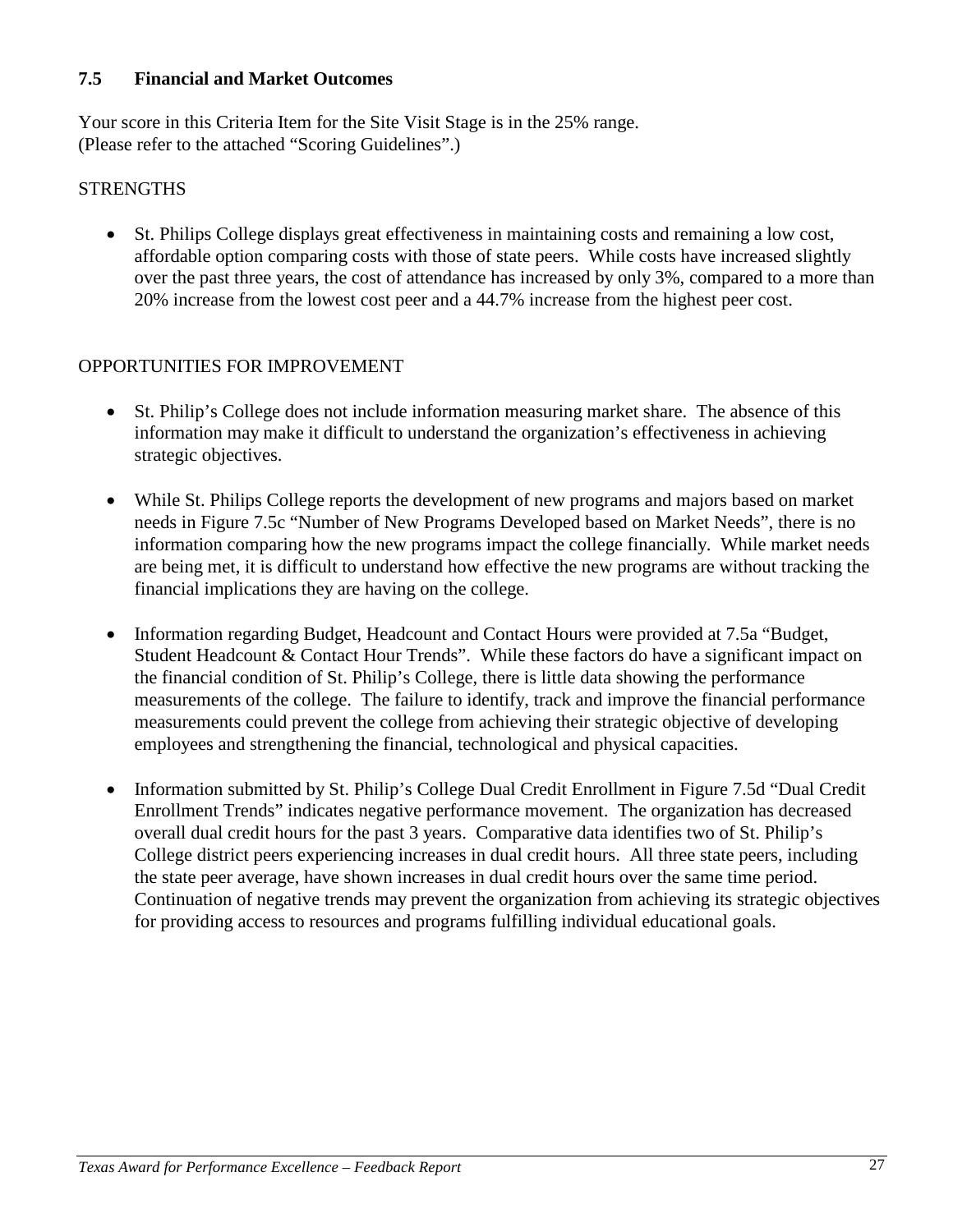#### **APPLICATION REVIEW PROCESS**

Your application was evaluated against the Award Level criteria of the Texas Award for Performance Excellence. This report, which contains the findings of the Board of Examiners, is based upon the information contained in the written application and the findings from the site visit. It includes background information on the assessment process, a summary of the scoring for your organization, and a detailed listing of strengths and opportunities for improvement.

The application review process began with the first stage review, in which a team of eight examiners was assigned to each of the applications meeting the requirements for evaluation. Assignments were made based on the examiners' areas of expertise while avoiding potential conflicts of interest. Each application was independently evaluated using a scoring system that was developed for the award program, and was reviewed and put into practice using case studies in examiner preparation courses. Every examiner scored all items.

In the second-stage review, the examination team developed a consensus score for each item and an aggregated list of comments. A team leader directed the consensus process to ensure the resolution of any scoring differences.

All award level applicants were scheduled for site visits in order to provide the opportunity for more extensive feedback for each applicant. The site visit teams prepared for the visits. Site visit issues were translated into specific site visit agendas, with each member of the team given specific assignments. The site visit teams met prior to the visit to finalize all plans. While on the site visit team members met periodically to review their findings and modify the agenda as appropriate. After the visits were completed, the teams prepared summaries of their findings and recommendations to the Judges.

The Judges separately considered the applicants in the small business, manufacturing, service, education, health care and public sector categories. Each applicant was reviewed and judged on its' own merit, as it relates to the Criteria. One panel member was assigned to serve as the lead judge for each applicant and presented the findings of the site visit team to the panel. Consideration was also given in regard to the applicant's ability to serve as an exemplary role model for other organizations throughout the State of Texas.

Judges followed strict rules involving conflict of interest. Three major types of conflict were considered: (1) direct linkage such as current or recent employment or client relationship; (2) significant ownership; and (3) business competitors of companies for which direct linkages or ownership exists. Judges were allowed to vote only when they did not have any of these types of conflict.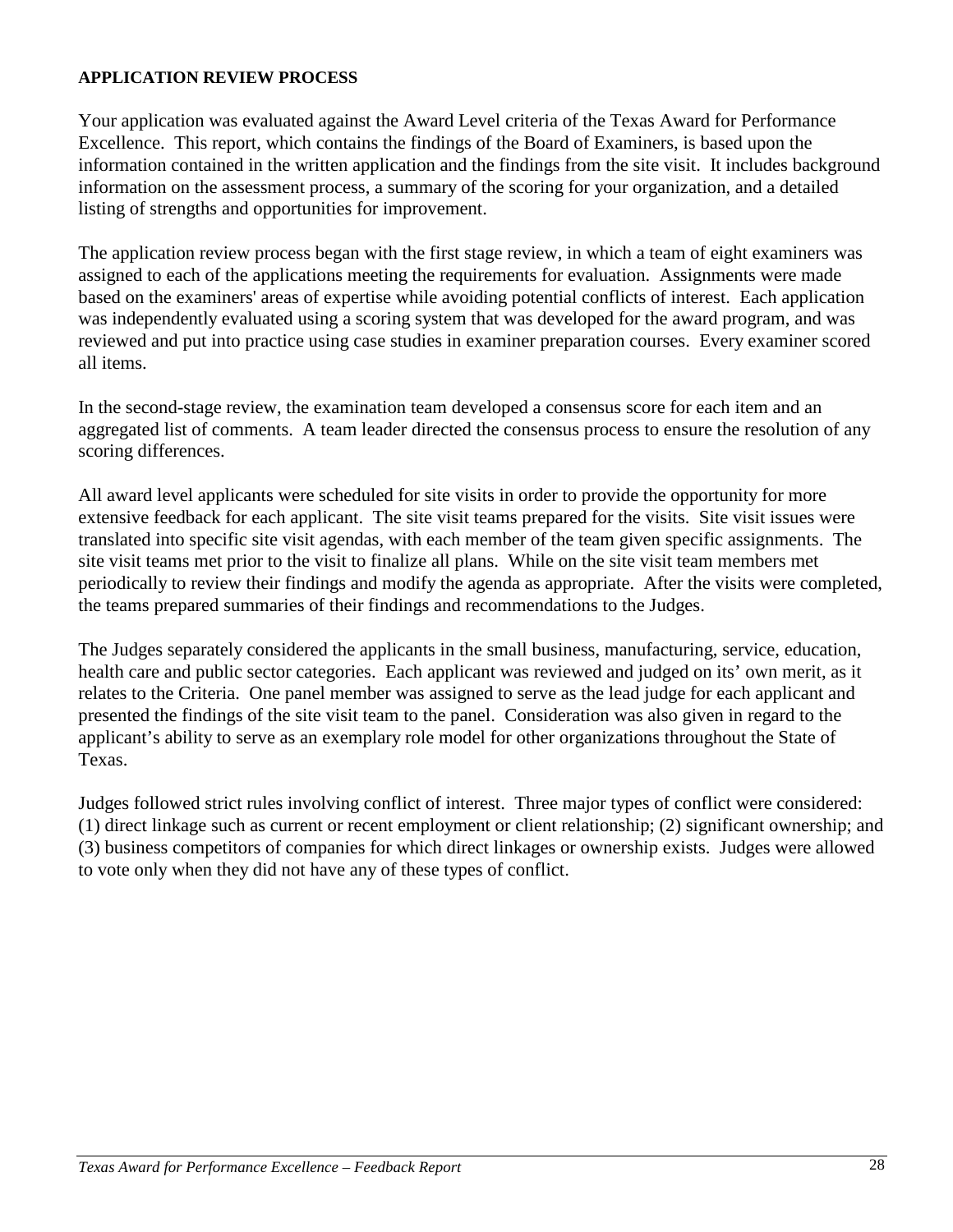# **2012-13 TEXAS AWARD FOR PERFORMANCE EXCELLENCE DISTRIBUTION OF SCORES**

## **Scoring Band Descriptors**

| Band        |   | Band                                                                                                 |
|-------------|---|------------------------------------------------------------------------------------------------------|
| Score       |   | <b>Number</b><br><b>PROCESS Descriptors</b>                                                          |
| $0 - 150$   | 1 | The organization demonstrates early stages of                                                        |
|             |   | developing and implementing approaches to the                                                        |
|             |   | basic Criteria requirements, with deployment                                                         |
|             |   | lagging and inhibiting progress. Improvement                                                         |
|             |   | efforts are a combination of problem solving and                                                     |
|             |   | an early general improvement orientation.                                                            |
| $151 - 200$ | 2 | The organization demonstrates effective,                                                             |
|             |   | systematic approaches responsive to the basic                                                        |
|             |   | requirements of the Criteria, but some areas or                                                      |
|             |   | work units are in the early stages of deployment.                                                    |
|             |   | The organization has developed a general                                                             |
|             |   | improvement orientation that is forward-looking.                                                     |
| $201 - 260$ | 3 | The organization demonstrates effective,                                                             |
|             |   | systematic approaches responsive to the basic                                                        |
|             |   | requirements of most Criteria items, although there                                                  |
|             |   | are still areas or work units in the early stages of                                                 |
|             |   | deployment. Key processes are beginning to be                                                        |
|             |   | systematically evaluated and improved.                                                               |
| $261 - 320$ | 4 | The organization demonstrates effective,                                                             |
|             |   | systematic approaches responsive to the overall                                                      |
|             |   | requirements of the Criteria, but deployment may                                                     |
|             |   | vary in some areas or work units. Key processes                                                      |
|             |   | benefit from fact-based evaluation and                                                               |
|             |   | improvement, and approaches are being aligned                                                        |
|             |   | with overall organizational needs.                                                                   |
| $321 - 370$ | 5 | The organization demonstrates effective,                                                             |
|             |   | systematic, well-deployed approaches responsive                                                      |
|             |   | to the overall requirements of most Criteria items.                                                  |
|             |   | The organization demonstrates a fact-based,                                                          |
|             |   | systematic evaluation and improvement process                                                        |
|             |   | and organizational learning, including innovation,<br>that result in improving the effectiveness and |
|             |   |                                                                                                      |
| 371-430     |   | efficiency of key processes.<br>The organization demonstrates refined approaches                     |
|             | 6 | responsive to the multiple requirements of the                                                       |
|             |   | Criteria. These approaches are characterized by                                                      |
|             |   | the use of key measures, good deployment, and                                                        |
|             |   | evidence of innovation in most areas.                                                                |
|             |   | Organizational learning, including innovation and                                                    |
|             |   | sharing of best practices, is a key management                                                       |
|             |   | tool, and integration of approaches with current                                                     |
|             |   | and future organizational needs is evident.                                                          |
| 431-480     | 7 | The organization demonstrates refined approaches                                                     |
|             |   | responsive to the multiple requirements of the                                                       |
|             |   | Criteria items. It also demonstrates innovation,                                                     |
|             |   | excellent deployment, and good-to-excellent use of                                                   |
|             |   | measures in most areas. Good-to-excellent                                                            |
|             |   | integration is evident, with organizational analysis,                                                |
|             |   | learning through innovation, and sharing of best                                                     |
|             |   | practices as key management strategies.                                                              |
| 481-550     | 8 | The organization demonstrates outstanding                                                            |
|             |   | approaches focused on innovation. Approaches                                                         |
|             |   | are fully deployed and demonstrate excellent,                                                        |
|             |   | sustained use of measures. There is excellent                                                        |
|             |   | integration of approaches with organizational                                                        |
|             |   | needs. Organizational analysis, learning through                                                     |
|             |   | innovation, and sharing of best practices are                                                        |
|             |   | pervasive.                                                                                           |

| Band                | <b>Band</b>    |                                                                                                         |
|---------------------|----------------|---------------------------------------------------------------------------------------------------------|
| <b>Score Number</b> |                | <b>RESULTS Descriptors</b>                                                                              |
| $0 - 125$           | 1              | A few results are reported responsive to the basic                                                      |
|                     |                | Criteria requirements, but they generally lack trend                                                    |
|                     |                | and comparative data.                                                                                   |
| 126-170             | $\overline{c}$ | Results are reported for several areas responsive                                                       |
|                     |                | to the basic Criteria requirements and the                                                              |
|                     |                | accomplishment of the organization's mission.                                                           |
|                     |                | Some of these results demonstrate good                                                                  |
|                     |                | performance levels. The use of comparative and                                                          |
|                     |                | trend data is in the early stages.                                                                      |
| $171 - 210$         | 3              | Results address areas of importance to the basic                                                        |
|                     |                | Criteria requirements and accomplishment of the                                                         |
|                     |                | organization's mission, with good performance                                                           |
|                     |                | being achieved. Comparative and trend data are                                                          |
|                     |                | available for some of these important results                                                           |
|                     |                | areas, and some beneficial trends are evident.                                                          |
| $211 - 255$         | 4              | Results address some key customer/stakeholder,                                                          |
|                     |                | market, and process requirements, and they                                                              |
|                     |                | demonstrate good relative performance against                                                           |
|                     |                | relevant comparisons. There are no patterns of                                                          |
|                     |                | adverse trends or poor performance in areas of                                                          |
|                     |                | importance to the overall Criteria requirements and                                                     |
|                     |                | the accomplishment of the organization's mission.                                                       |
| 256-300             | 5              | Results address most key customer/stakeholder,                                                          |
|                     |                | market, and process requirements, and they                                                              |
|                     |                | demonstrate areas of strength against relevant                                                          |
|                     |                | comparisons and/or benchmarks. Improvement                                                              |
|                     |                | trends and/or good performance are reported for                                                         |
|                     |                | most areas of importance to the overall Criteria                                                        |
|                     |                | requirements and the accomplishment of the                                                              |
|                     |                | organization's mission.                                                                                 |
| $301 - 345$         | 6              | Results address most key customer/stakeholder,                                                          |
|                     |                | market, and process requirements, as well as                                                            |
|                     |                | many action plan requirements. Results                                                                  |
|                     |                | demonstrate beneficial trends in most areas of                                                          |
|                     |                | importance to the Criteria requirements and the                                                         |
|                     |                | accomplishment of the organization's mission, and                                                       |
|                     |                | the organization is an industry* leader in some                                                         |
|                     |                | results areas.                                                                                          |
| 346-390             | 7              | Results address most key customer/stakeholder,                                                          |
|                     |                | market, process, and action plan requirements.                                                          |
|                     |                | Results demonstrate excellent organizational                                                            |
|                     |                | performance levels and some industry* leadership.                                                       |
|                     |                | Results demonstrate sustained beneficial trends in                                                      |
|                     |                | most areas of importance to the multiple Criteria                                                       |
|                     |                | requirements and the accomplishment of the                                                              |
| 391-450             |                | organization's mission.                                                                                 |
|                     | 8              | Results fully address key customer/stakeholder,                                                         |
|                     |                | market, process, and action plan requirements and<br>include projections of future performance. Results |
|                     |                | demonstrate excellent organizational performance                                                        |
|                     |                | levels, as well as national and world leadership.                                                       |
|                     |                | Results demonstrate sustained beneficial trends in                                                      |
|                     |                | all areas of importance to the multiple Criteria                                                        |
|                     |                | requirements and the accomplishment of the                                                              |
|                     |                | organization's mission.                                                                                 |
|                     |                |                                                                                                         |

\* "Industry" refers to other organizations performing substantially the same functions, thereby facilitating direct comparisons.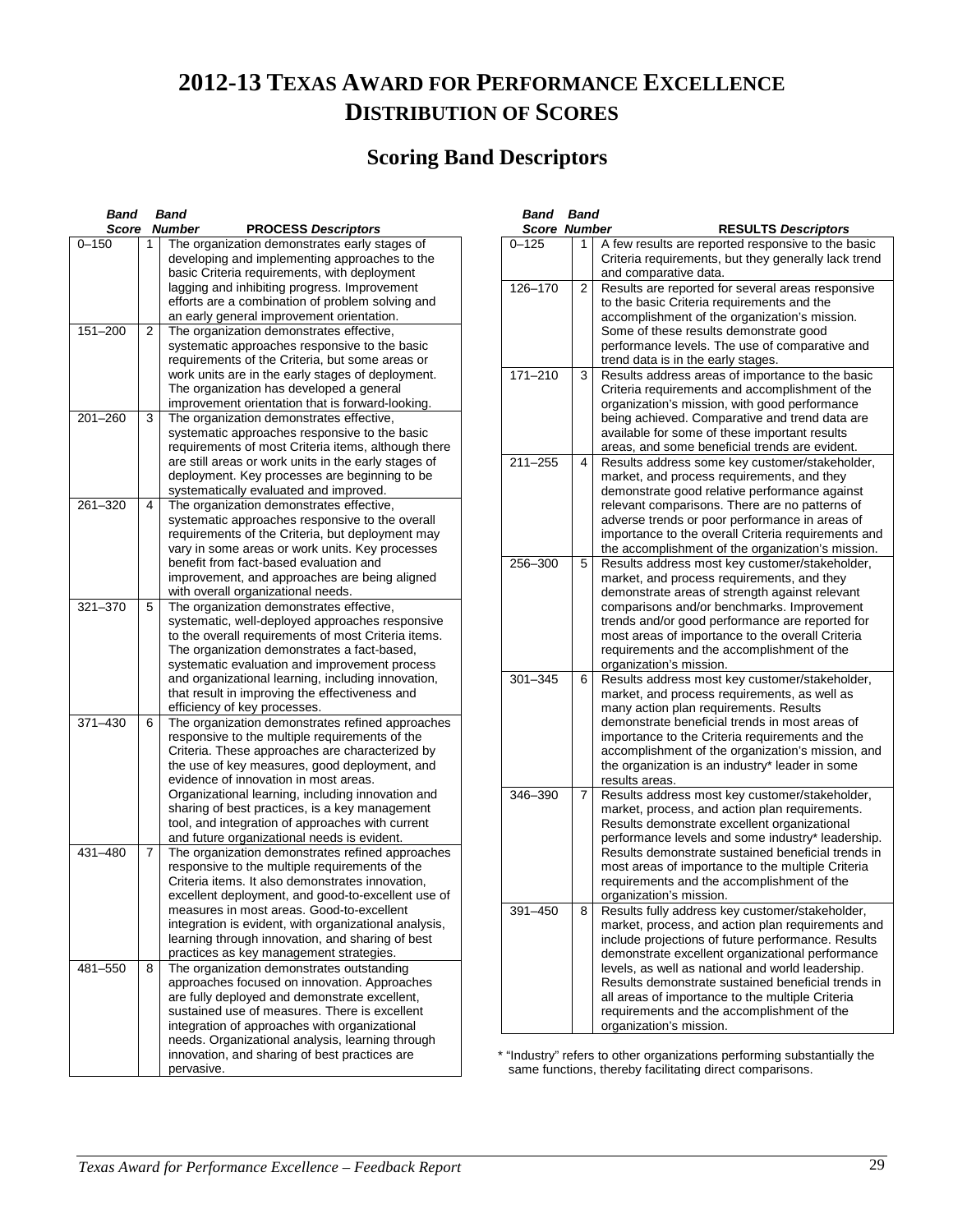| <b>SCORE</b>             | PROCESS (For use with categories 1-6)                                                                                                                                                                                                                                                                                                                                                                                                                                                                                                                                                                                                                                                              |  |  |  |
|--------------------------|----------------------------------------------------------------------------------------------------------------------------------------------------------------------------------------------------------------------------------------------------------------------------------------------------------------------------------------------------------------------------------------------------------------------------------------------------------------------------------------------------------------------------------------------------------------------------------------------------------------------------------------------------------------------------------------------------|--|--|--|
| 0% or 5%                 | No SYSTEMATIC APPROACH to item requirements is evident; information is ANECDOTAL. (A)<br>$\bullet$<br>Little or no DEPLOYMENT of any SYSTEMATIC APPROACH is evident. (D)<br>An improvement orientation is not evident; improvement is achieved through reacting to<br>problems. (L)<br>No organizational ALIGNMENT is evident; individual areas or work units operate independently. (I)<br>$\bullet$                                                                                                                                                                                                                                                                                              |  |  |  |
| 10%, 15%,<br>20%, or 25% | The beginning of a SYSTEMATIC APPROACH to the BASIC REQUIREMENTS of the item is evident. (A)<br>$\bullet$<br>The APPROACH is in the early stages of DEPLOYMENT in most areas or work units, inhibiting<br>progress in achieving the BASIC REQUIREMENTS of the item. (D)<br>Early stages of a transition from reacting to problems to a general improvement orientation are<br>evident. (L)<br>The APPROACH is ALIGNED with other areas or work units largely through joint problem solving. (I)                                                                                                                                                                                                    |  |  |  |
| 30%, 35%,<br>40%, or 45% | An EFFECTIVE, SYSTEMATIC APPROACH, responsive to the BASIC REQUIREMENTS of the item, is<br>evident. (A)<br>The APPROACH is DEPLOYED, although some areas or work units are in early stages of<br>DEPLOYMENT. (D)<br>The beginning of a SYSTEMATIC APPROACH to evaluation and improvement of KEY PROCESSES is<br>evident. (L)<br>The APPROACH is in the early stages of ALIGNMENT with your basic organizational needs<br>identified in response to the Organizational Profile and other process items. (I)                                                                                                                                                                                         |  |  |  |
| 50%, 55%,<br>60%, or 65% | An EFFECTIVE, SYSTEMATIC APPROACH, responsive to the OVERALL REQUIREMENTS of the item, is<br>$\bullet$<br>evident. (A)<br>The APPROACH is well DEPLOYED, although DEPLOYMENT may vary in some areas or work units.<br>$\bullet$<br>(D)<br>A fact-based, SYSTEMATIC evaluation and improvement PROCESS and some organizational<br>LEARNING, including INNOVATION, are in place for improving the efficiency and EFFECTIVENESS of<br><b>KEY PROCESSES. (L)</b><br>The APPROACH is ALIGNED with your overall organizational needs identified in response to the<br>$\bullet$<br>Organizational Profile and other process items. (I)                                                                   |  |  |  |
| 70%, 75%,<br>80%, or 85% | An EFFECTIVE, SYSTEMATIC APPROACH, responsive to the MULTIPLE REQUIREMENTS of the item, is<br>evident. (A)<br>The APPROACH is well DEPLOYED, with no significant gaps. (D)<br>Fact-based, SYSTEMATIC evaluation and improvement and organizational LEARNING, including<br>INNOVATION, are KEY management tools; there is clear evidence of refinement as a result of<br>organizational-level ANALYSIS and sharing. (L)<br>The APPROACH is INTEGRATED with your current and future organizational needs identified in<br>$\bullet$<br>response to the Organizational Profile and other process items. (I)                                                                                           |  |  |  |
| 90%, 95%, or<br>100%     | An EFFECTIVE, SYSTEMATIC APPROACH, fully responsive to the MULTIPLE REQUIREMENTS of the<br>$\bullet$<br>item, is evident. (A)<br>The APPROACH is fully DEPLOYED without significant weaknesses or gaps in any areas or work<br>$\bullet$<br>units. $(D)$<br>Fact-based, SYSTEMATIC evaluation and improvement and organizational LEARNING through<br>INNOVATION are KEY organization-wide tools; refinement and INNOVATION, backed by ANALYSIS<br>and sharing, are evident throughout the organization. (L)<br>The APPROACH is well INTEGRATED with your current and future organizational needs identified in<br>$\bullet$<br>response to the Organizational Profile and other process items. (I) |  |  |  |

#### *Process Scoring Guidelines*